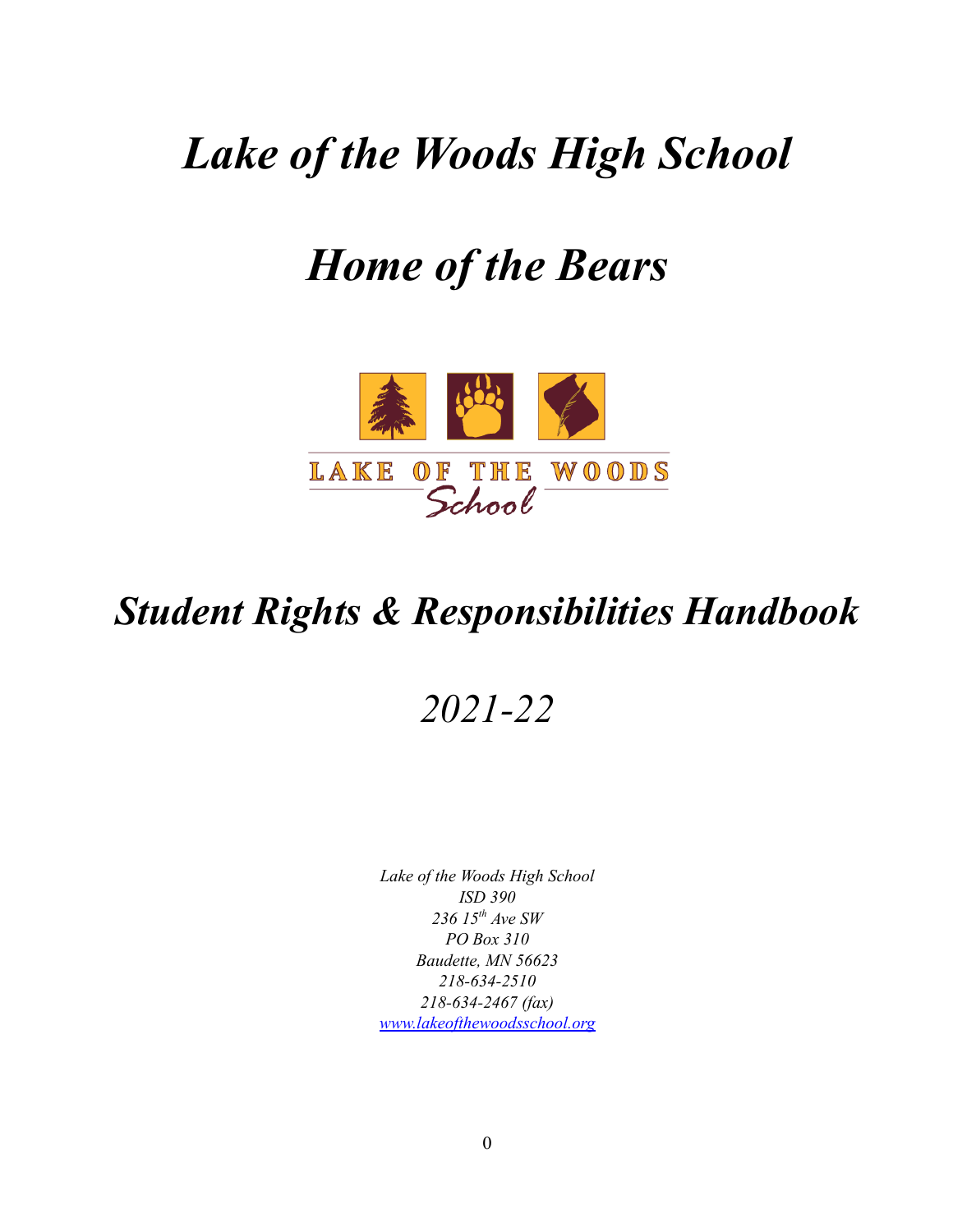#### *Updated 9-20-21*

### **Table of Contents**

| Absences                                                        | <u>5</u>        |
|-----------------------------------------------------------------|-----------------|
| <b>Academic Eligibility</b>                                     | 6               |
| Academic Lettering                                              | 9               |
| <b>Activity Fees</b>                                            | $\overline{9}$  |
| <b>Activity Policy and Eligibility</b>                          | 8               |
| Announcements                                                   | <u>3</u>        |
| <b>Appointments</b>                                             | $\overline{6}$  |
| <b>Assemblies and Pep Fests</b>                                 | $\overline{3}$  |
| Assess-Out Policy and Procedures                                | 17              |
| Attendance Check                                                | <u>3</u>        |
| <b>Behavioral Flow Chart</b>                                    | $\overline{2}2$ |
| Beverages & Food                                                | $\overline{5}$  |
| <b>Board of Education</b>                                       | $\overline{3}$  |
| Bullying and Intimidation                                       | 12              |
| Calendar                                                        | $\overline{4}$  |
| Camera Surveillance                                             | $\overline{9}$  |
| Canine Inspections                                              | $\overline{9}$  |
| Cell Phones / Electronic Devices                                | $\overline{9}$  |
| <b>Class Schedule</b>                                           | $\overline{4}$  |
| <b>Classroom Expectations and Guidelines</b>                    | $\overline{5}$  |
| <b>College Credit Courses</b>                                   | 17              |
| <b>Counseling Services</b>                                      | <u>5</u>        |
| Credit Recovery <b>Credit Recovery</b>                          | 10              |
|                                                                 |                 |
| <b>Cyberbullying</b>                                            | 13              |
| Dances                                                          | 10              |
| Data Privacy, Directory Information and Student<br>Records      |                 |
| 10                                                              |                 |
| Deficiency Notices                                              | 10              |
| <b>Detention</b>                                                | 10              |
| Disciplinary Action <b>Contains the Container Street Action</b> | 11              |
| Discipline Policy Property Property Property                    | 11              |
| Dress Code                                                      | 14              |
| Driver's Education                                              | 15              |
| Drugs / Controlled Substances / Alcohol / Tobacco               |                 |
|                                                                 | 13              |
| Eighteen-Year Old Students                                      | <u> 15</u>      |
| Emergency / Evacuation Procedures / Drills 15                   |                 |
| <b>Emergency School Closings and Delays</b>                     | 15              |
| Equal Educational Opportunity                                   | 15              |
| Equipment Use                                                   | 15              |
| <b>Event Rules</b>                                              | 15              |
| <b>Expenditure of School Funds</b>                              | 16              |
| <b>Extra-Curricular Activities</b>                              | 16              |
| <b>Field Trips</b>                                              | <u> 16</u>      |
| Forfeiture of Awards                                            | 16              |
| <b>Fund Raisers</b>                                             | 16              |
| <b>Good Standing</b>                                            | 16              |
| Grade Level Placement for Senior High                           | 16              |
| <b>Grading Percentages</b>                                      | 16              |
| <b>Grading Policy</b>                                           | <u> 16</u>      |
| <b>Graduation Ceremony</b>                                      | 18              |
| Graduation Requirements                                         |                 |
| Hazing                                                          | 17              |
|                                                                 | 13              |
| Homebound Instruction                                           | <u> 18</u>      |
| <u>Homecomina</u>                                               | 18              |
| <u>Honor Roll</u>                                               | 18              |
| Honor Students <b>Manual</b>                                    | <u>18</u>       |
| Illness / Injuries                                              | <u> 18</u>      |

| Incomplete Coursework     |  |
|---------------------------|--|
| Insurance                 |  |
| Internet Use Expectations |  |

| Interviews (Students & Outside Agencies)                                              | 19              |
|---------------------------------------------------------------------------------------|-----------------|
| Junior High Promotion and Retention                                                   | 19              |
| <b>Leaving School Grounds</b>                                                         | <u>19</u>       |
| <b>Lockers and Locks</b>                                                              | 20              |
| <b>Lost and Found</b>                                                                 | <u> 20</u>      |
| Lunch / Breakfast                                                                     | 20              |
| <b>Make Up Work</b>                                                                   | 20              |
| <b>Medication</b>                                                                     | <u> 20</u>      |
| Minnesota Honor Society                                                               | 20              |
| Minnesota State High School League Rules                                              | <u>21</u>       |
| <b>Mission and Vision Statement</b>                                                   | 3               |
| Money, Valuables and Personal Property                                                | 21              |
| Noon Privileges Noon 1999                                                             | 21              |
| <b>Nurses Office</b>                                                                  | <u>21</u>       |
| Off Campus Misconduct <b>Campus</b> Misconduct                                        | 21              |
| Open Enrollment / PSEO                                                                | 21              |
| Parent Access <b>Parameter</b>                                                        | 21              |
| Passes                                                                                | <u>21</u>       |
| <b>Physical Exams</b>                                                                 | 21              |
| <b>Plagiarism</b>                                                                     | 23              |
| Pledge of Allegiance                                                                  | 23              |
| Posters / Flyers                                                                      | 23              |
|                                                                                       | $\overline{2}$  |
| <b>Principals Letter</b>                                                              |                 |
| Prom                                                                                  | 23              |
| Public Display of Affection                                                           | 23              |
| Publications & Activities (School Sponsored)                                          | 23              |
| Reasonable Force Statement                                                            | 23              |
| <b>Report Cards</b><br>and the control of the control of                              | $\overline{24}$ |
| Schedule Changes <b>Schedule Changes</b>                                              | 5               |
| <b>Scheduling Activities Scheduling Activities</b>                                    | $\overline{24}$ |
| School Dav <b>School Dav School Dav School Dav</b>                                    | 3               |
| <b>School Pictures</b><br>the control of the control of the control of the control of | $\overline{24}$ |
| <b>School Property</b>                                                                | 24              |
| <b>School Responsibility and Authority</b>                                            | <u>3</u>        |
| School Song                                                                           | 24              |
| <b>School Telephone Directory</b>                                                     | <u>3</u>        |
| Search of Students' Lockers. Desk. Personal Possessions &                             |                 |
| Persons                                                                               | <u>24</u>       |
| <b>Senior Privileges</b>                                                              | 24              |
| Sexual / Racial / Religious Harassment and Violence                                   | 13              |
| Staff                                                                                 | 25              |
| <b>State Tournament Attendance</b>                                                    | <u> 25</u>      |
| Student Council / Class Officers                                                      | 25              |
| <b>Students in Building After School</b>                                              | 25              |
| <b>Student Rights &amp; Responsibilities</b>                                          | 3               |
| Suspension                                                                            | 12              |
| Suspension Pending Expulsion or Exclusion                                             | 12              |
| Tardies                                                                               | $6 \overline{}$ |
| The Pupil Fair Dismissal Act of 1974                                                  | 25              |
| Title IX                                                                              | 25              |
| <b>Transportation Safety Policy</b>                                                   | <u> 26</u>      |
| Trespassing                                                                           | $\frac{26}{5}$  |
| Truancy                                                                               | 6               |
|                                                                                       |                 |
| <b>Unpaid Bills</b>                                                                   | 26              |
| Valedictorian / Salutatorian                                                          | <u> 18</u>      |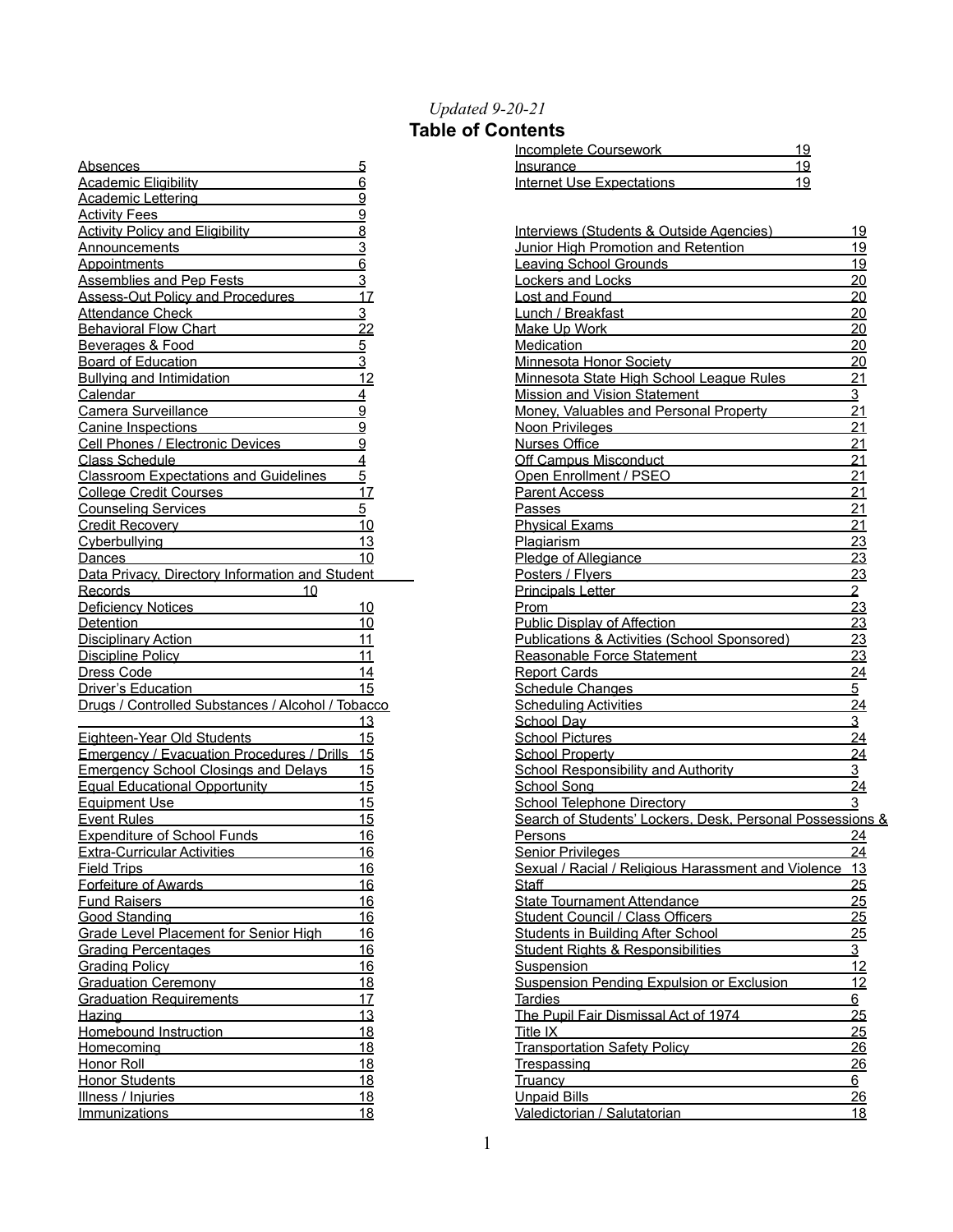Dear Students and Parents/Guardians,

Welcome to Lake of the Woods School and the 2021-22 school year!

Our focus as a school is provide opportunities for all students to succeed. Your involvement and support are a vital component in accomplishing the mission of Lake of the Woods School District 390. With students, parents/guarding and school staff working together, we will make this an outstanding year.

To help you be successful, this handbook containing an explanation of high school expectations and policies has been prepared for your reference. It is important that you become familiar with the procedures and regulations that govern the school. All students are required to abide by the Rights and Responsibilities Handbook. Some rules are condensed in this handbook; however, complete policies are available on the district website. Students and parents/guardians, please take time to read and discuss the Student Handbook and to keep it handy for future reference.

If at any time you have questions about the information in this handbook, please contact me at 218-634-2510 or email mary m@lakeofthewoodsschool.org.

As your high school principal, I would personally like to welcome you. I am looking forward to a successful year as we focus on the District vision to strive to be a premier school district that inspires and prepares all learners to thrive today and tomorrow. Together students, parents/guardians, faculty, staff and administration will achieve a rewarding year for each student at Lake of the Woods High School.

1

It is great to be part of Bear Country!

Sincerely,

Mary Merchant High School Principal

Go Bears!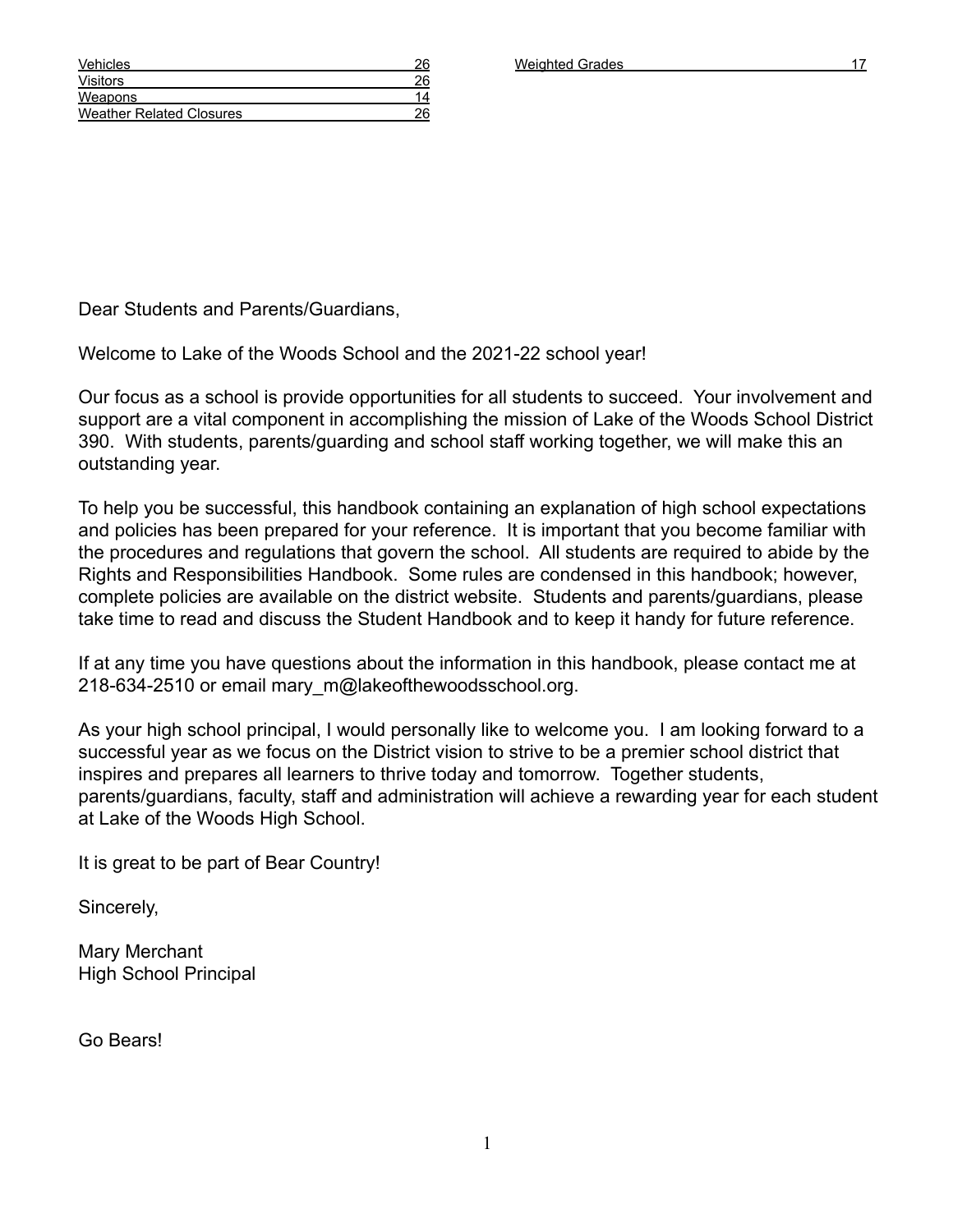### **Mission**

To ensure that all learners achieve their highest potential and become contributing citizens in a rapidly changing world.

**Vision** To be a premier school district that inspires and prepares all learners to thrive today and tomorrow.

This handbook and its contents were approved by the Lake of the Woods School Board of Education at the August 2021 Board meeting. Several of the policies in the student handbook are condensed. The handbook may be changed or amended anytime during the school year. Updated handbooks are posted on the District website. If you have any questions about a provision, contact the principal. All students at Lake of the Woods High School will be provided access to handbooks when they begin attending school each year.

#### **SCHOOL RESPONSIBILITY AND AUTHORITY**

All employees and students of Lake of the Woods School have the responsibility to enforce school regulations. The principal, teachers, office personnel, cooks, bus drivers, student supervisors, paraprofessionals, custodians and fellow students have the right and responsibility to address those who violate school rules.

#### **STUDENT RIGHTS AND RESPONSIBILITIES**

Students have the right to: attend school and gain an education as provided by law, including the right to classroom instruction and individual study without interruptions, disruptions or distractions; free speech and expression as long as such expression is not libelous or obscene, does not interfere with the rights of others or disrupt the school setting; participate in student government and positive change; privacy of their school records.

Student responsibilities include regular attendance; conscientious effort in school work and activities; respect for the rights of other students, school staff and school visitors; upholding local, state, and federal laws along with district and school policies and regulations. Students share with the administration and staff the responsibility of establishing and maintaining a safe, stimulating and productive learning environment.

#### **SCHOOL TELEPHONE DIRECTORY**

218-634-2510

#### **BOARD OF EDUCATION**

Boyd Johnson, Director / District 2 Tim Lyon, Vice Chair / District 5 Corryn Trask, Treasurer / District 3 Karla Robida, Director / District 6

Lynnette Ellis, Clerk / District 1 Robyn Sonstegard, Chair / District 4

#### **SCHOOL DAY**

School starts at 8:15 a.m. and dismisses at 3:05 p.m. Classes are 50 minutes long and are followed by a 4-minute passing period. You are tardy to class if you are not in the classroom when the bell rings.

#### **ANNOUNCEMENTS**

Announcements will be made daily on the intercom at 9:15 a.m., 11:55 a.m. and 2:10 p.m.

#### **ASSEMBLIES AND PEP FESTS**

Assemblies are held for the benefit of students, and therefore, require full participation of all students. Students contribute to the success of assembly programs by being on time and taking assigned seats promptly, showing appreciation and consideration by being attentive and applauding with vigor and pep, not with prolonged applause, whistling, stomping, booing, or other rowdy behavior.

Pep fests will be scheduled with the approval of the principal and director of the group sponsoring the pep fest. The time and place will be announced in advance. Pep fests are student council projects. Each head coach may request one pep fest per season. Additional pep fests may be scheduled for tournament play.

#### **ATTENDANCE CHECK**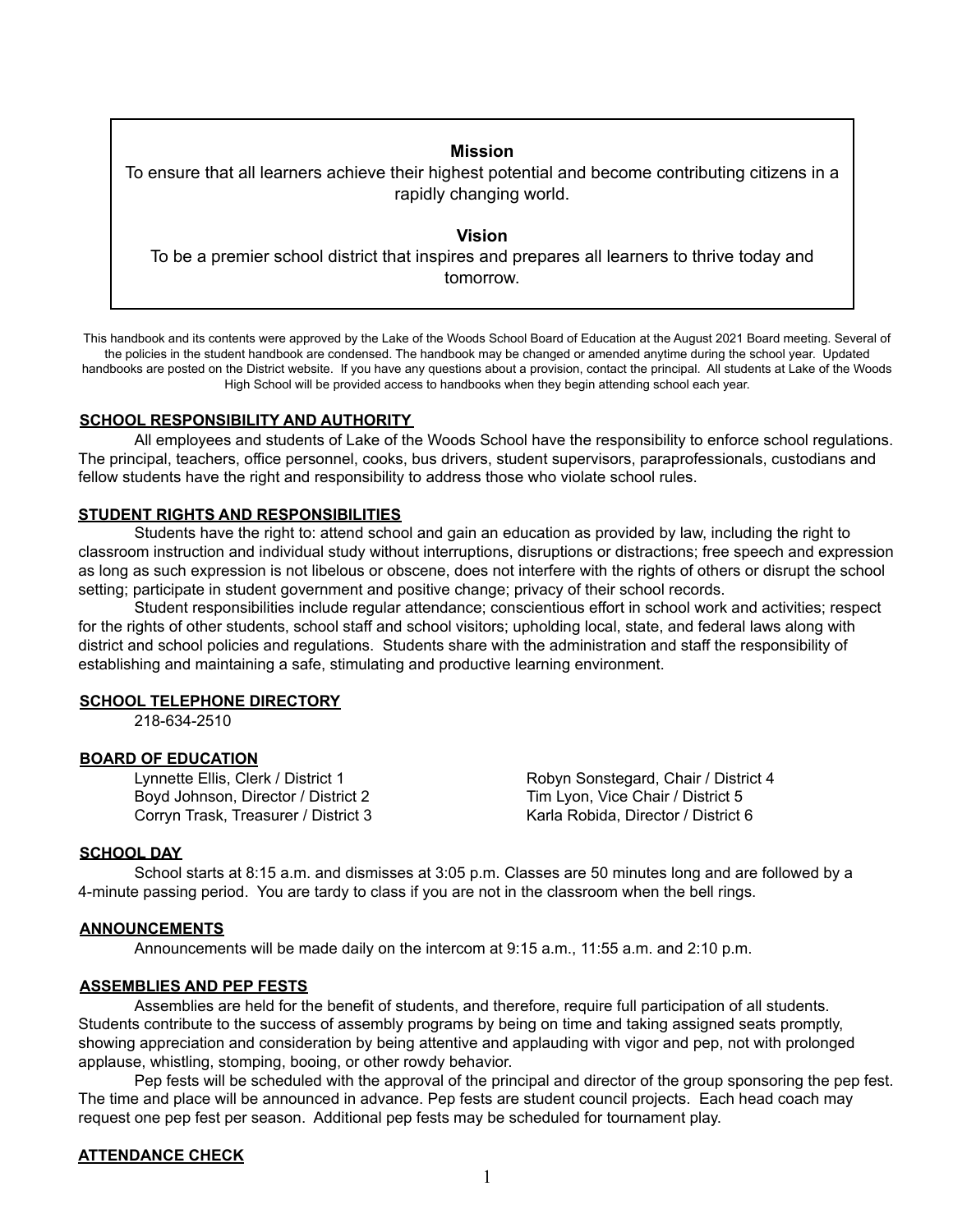If the announcement is made for an attendance check, students should report back to their classrooms and teachers should record any students who are missing. Teachers may continue with regular classroom activities and students should remain in their classrooms until "attendance check complete" is announced.

#### **CALENDAR**

Teacher Inservice **August 31** – September 3 High School Open House September 1 First Day of School September 7 Mid Quarter 1 and 2008 and 2008 and 2008 and 2008 and 2008 and 2008 and 2008 and 2008 and 2008 and 2008 and 20 No School, MEA Break Contract Contract Contract October 21-22 End of Quarter 1 November 5 Parent Teacher Conferences November 11, November 16 Thanksgiving Break November 25-26 Mid Quarter 2 December 10 Christmas Break December 23 – January 2 End of Quarter 2 / Semester 1 January 21 No School, Teacher Inservice January 24 Mid Quarter 3 February 18 No School, President's Day February 21 HS Parent Teacher Conference March 3 No School, Spring Break March 11 No School, Teacher Inservice March 14 End of Quarter 3 March 25 No School, Good Friday **April 15** No School, Easter Monday **April 18** Mid Quarter 4 April 27 End of Quarter 4 / Semester 2 May 27 Last Day of School, Noon Dismissal May 27 Graduation, 6:00 p.m. May 27 Memorial Day **May 30** Teacher Inservice May 31

#### **CLASS SCHEDULE**

### **Regular Day Hybrid Schedule** First Bell 8:10 a.m.

Period 1 8:15 – 9:12 Period 2 9:16 – 10:06 Period 3 10:10 – 11:00<br>Period 4 11:04 – 11:54  $11:04 - 11:54$ Lunch 11:54-12:24 Grades 10, 11, 12 11:52 Grades 7, 8, 9 11:54 Period 5 12:27 – 1:17 Period 6  $1:21 - 2:11$ Period 7 2:15 – 3:05

#### **Class Meetings Schedule**

| First Bell 8:10 a.m. |                 |  |  |
|----------------------|-----------------|--|--|
| Period 1             | $8:15 - 9:00$   |  |  |
| Period 2             | $9:04 - 9:49$   |  |  |
| Period 3             | $9:53 - 10:38$  |  |  |
| Period 4             | $10:42 - 11:27$ |  |  |
| <b>Class Meeting</b> | $11:31 - 11:52$ |  |  |
| Lunch                | $11:52 - 12:22$ |  |  |

## **High School Period Schedules Wednesday, Early Dismissal Schedule or**

| First Bell 8:10 a.m.    |                 |       |
|-------------------------|-----------------|-------|
| Period 1                | $8:15 - 9:05$   |       |
| Period 2                | $9:09 - 9:54$   |       |
| Period 3                | $9:58 - 10:43$  |       |
| Period 4                | $10:47 - 11:32$ |       |
| Period 5                | $11:36 - 12:21$ |       |
| Lunch                   | $12:21 - 12:51$ |       |
| Grades 10, 11, 12 12:19 |                 |       |
| Grades 7, 8, 9          |                 | 12:21 |
| Period 6                | $12:54 - 1:46$  |       |
| Period 7                | $1:50 - 2:35$   |       |
|                         |                 |       |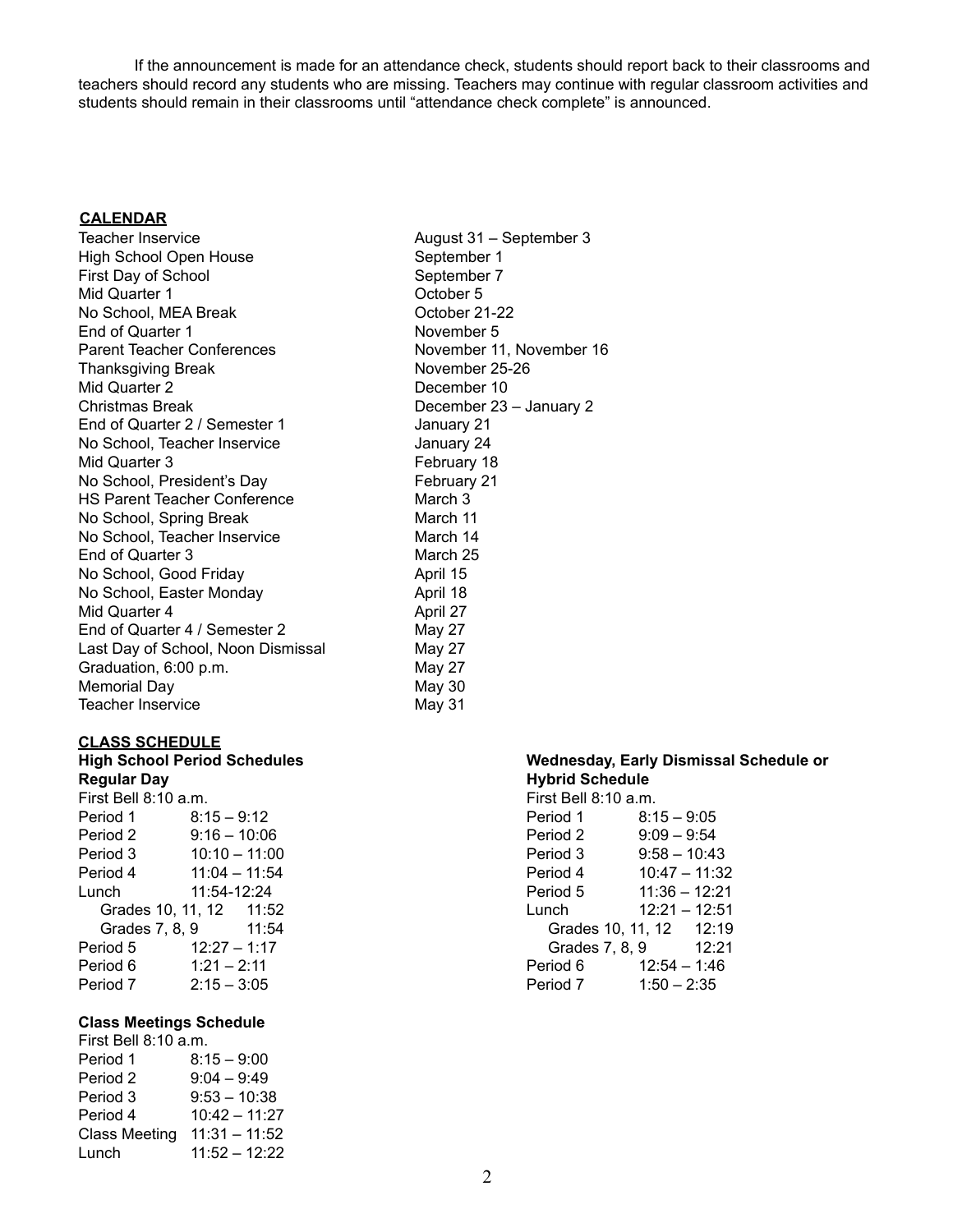Grades 10, 11, 12 11:50 Grades 7, 8, 9 11:52 Period 5 12:25 – 1:10 Period 6 1:14 – 2:11 Period 7 2:15 – 3:05

#### **BEVERAGES & FOOD**

Beverages and food items are permissible in the common areas as long as they do not cause a problem and garbage is disposed of properly. Water bottles are allowed in the classroom with teacher's approval.

#### **CLASSROOM EXPECTATIONS AND GUIDELINES**

The teacher will post classroom expectations at the beginning of the semester/year. Academic dishonesty will be addressed by each teacher, which may result in loss of credit for the academic task(s) in question.

#### **COUNSELING SERVICES**

The school has a social worker who is available every day. Students can meet individually, in small groups, or in the classroom. Contact the social worker's office for more information.

#### **SCHEDULE CHANGES**

Students may drop and add courses for the upcoming semester prior to the beginning of the next semester as well as make schedule changes the first two days of the new semester. All schedule changes must be approved by the principal and should be made for the following reasons: (1) a change in career goals, (2) to meet graduation requirements, and (3) teacher recommendation.

Schedule changes will not be allowed after the second day of the semester except in cases to be determined by the teacher(s) involved, the student and/or parent making the request, and the principal.

#### **ABSENCES**

It is the responsibility of the parent / guardian to ensure student school attendance; to inform the school when there is an absence; and to work cooperatively with the school to solve any attendance problems that may arise. It is important that a parent or guardian call the main school office if their child is going to be absent. If a call is not received at the office by 9:00 a.m., the school secretary will call to verify the absence. Attendance is checked each period.

Upon returning to school after an absence, students are to report to the school office with a note unless their parents have already called in the absence. Students are expected to make up work for all absences and will have two days after returning to school complete the makeup work.

A student who leaves school during the day will be excused only through the office with the consent of his/her parent/guardian and must sign out.

**Excused** absence indicates an absence from school with parent/guardian consent and school permission. The following absences are excused within the limits per semester allowed:

Clinic or hospital appointments (dental, medical, vision, counseling or mental health) that cannot be arranged at another time. Student must present an appointment card.

Illness or injury during the school day. Serious illness in the student's immediate family.

Quarantine, hospitalization or death in the immediate family or of a close friend or relative.

Funerals with permission from parent/guardian.

Family trips and family emergencies.

Court appearance, probation visits, etc. Student must present an appointment card.

Religious activity participation.

Physical emergency conditions such as fire, flood, storm, impassable roads, etc.

School sponsored activity.

Suspension.

Parent requested and approved absences i.e. family vacations, family needs, hunting, fishing etc. Parents must submit a written request stating date/time and the reason for the absence prior to the absence.

**Extended leave requests:** Students who know they will be absent for an extended period of time (e.g. family trip) should notify the office and teachers prior to the absence. Students are responsible for obtaining all makeup work in advance of the absence. Extended absences will be recorded and count against the absence maximum.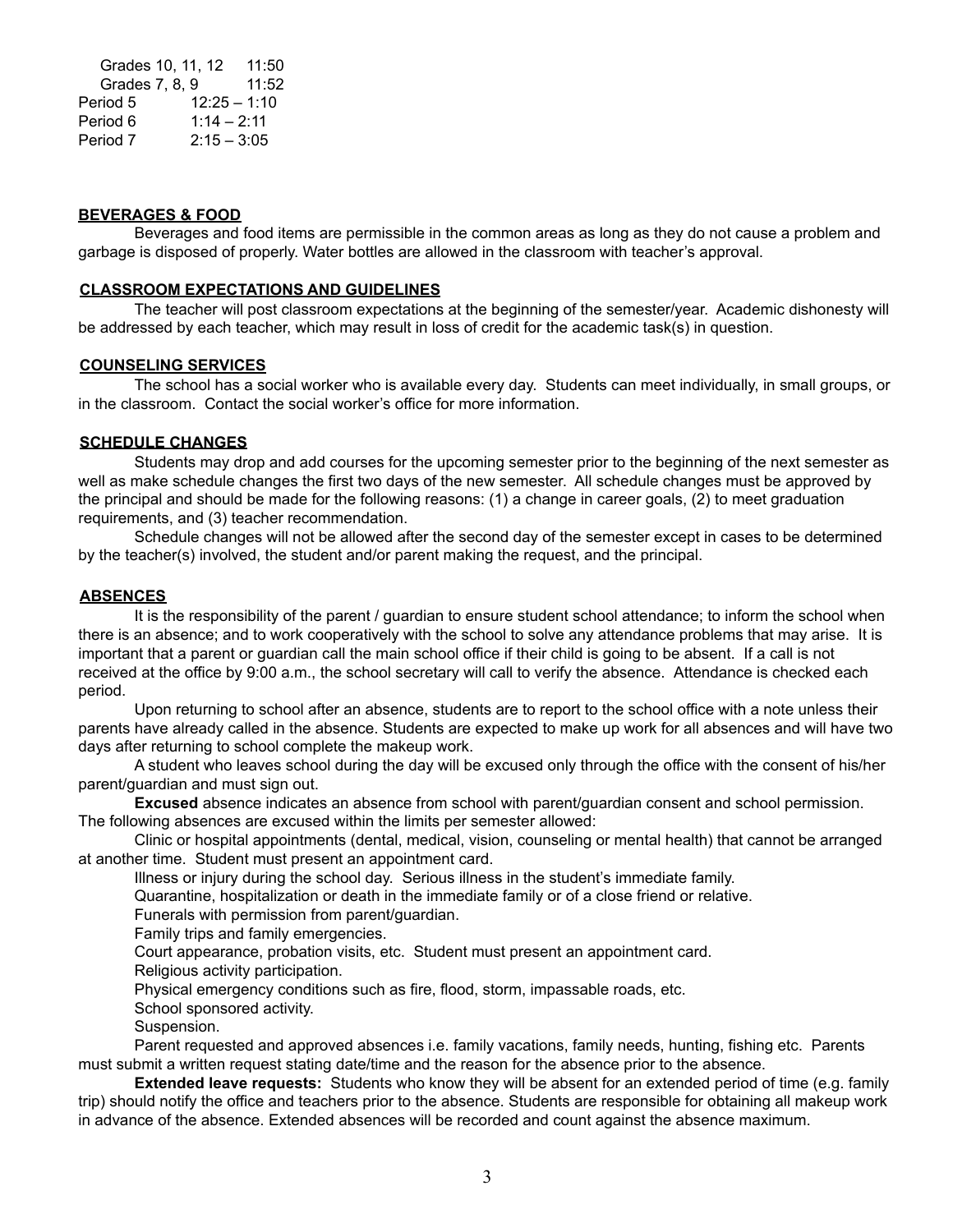**Unexcused Absences** include absences detected by the school and not verified by the parent as an excused absence other than those listed above. Any absences in which a student and/or parent/guardian fails to comply with reporting attendance procedure is unexcused. Examples of unexcused absences include but are not limited to:

Work at home or at a business (except for school-sponsored work release program).

Missed bus, overslept, truancy/skipping school.

Excessive visits to the nurse determined by the nurse.

Arrival to class 5 minutes after class has started.

Car trouble, running late, not having the right clothing.

Shopping, haircuts, tanning.

Child care of siblings/babysitting.

Students not attending their regular schedule or leaving the school building without arranging necessary permission of the office personnel will be marked unexcused or skipping even if parents attempt to excuse the absence.

The following procedure will be used in dealing with unexcused absences: Student and parent will be notified of the unexcused absence. The student will be required to make up missed work and will be warned about academic and activities eligibility.

The school reserves the right to refuse excusing an absence when requests become excessive. Once a student and parent/guardian have been given notification, future absences will be unexcused unless documentation signed by a health care provider for absence is presented to the school.

Each period of unexcused absence will be assigned detention to make up the missed time.

**Loss of Credit**: Students who incur 10 excused/unexcused absences in a semester may lose credit and be assigned the grade of NP/W. The teacher will arrange a meeting with the student and parent to address the issue. School authorized absences do not count toward loss of credit.

The student, the student's parent/guardian has the right to appeal the loss of credit and removal from class due to excessive absences. The student must contact administration for the appropriate materials and procedures to make their appeal within three days of the No Pass/Withdraw Notice.

#### **TARDIES**

Students are expected to be in their assigned areas at designated times. Students who arrive to class after the final bell but before 5 minutes will be marked tardy.

Students tardy at the beginning of their school day must report to the high school office for an admission slip to class. Students who are 5 minutes or less late will be marked tardy. Students arriving after 5 minutes will be coded as an absence.

A student arriving late for class will be charged with an unexcused tardy unless he/she provides a tardy admit from another faculty member, administration (or designee), or the high school secretary.

Students who drive to school will not be excused for arriving late other than for reasons considered legitimate by administration (or designee).

Three times of unexcused tardy will be assigned noon detention to make up the missed time.

#### **TRUANCY**

Pursuant to state laws and regulations, students shall be in attendance each day that school is in session. Minn. Stat. 260A.02 provides that truancy is a student who is subject to the compulsory instruction requirements of Minn. Stat. 120A.22 and is absent from instruction in a school without valid excuse within a single school year for three or more class periods on three days for students in grades 7-12. Parents will be notified by mail / email after three to seven periods or three days of unexcused absences. Once a student reaches five days of truancy, a letter will be sent home requesting a meeting with the parents and student to set-up a Truancy Plan. If the plan is not followed and the student continues to have unexcused absences, a referral will be made to the County Attorney's Office.

#### **APPOINTMENTS**

Appointments for medical, dental, counseling, or other areas should be made outside of school time or during free periods.

#### **ACADEMIC ELIGIBILITY**

The regulations for activities sponsored by the Minnesota State High School League (MSHSL) will pertain to all Lake of the Woods High School events. Local band and choir concerts are excluded from this policy.

In addition to MSHSL eligibility requirements, these expectations are in effect for LOTW High School students: Grades will be calculated mid-quarter and end of quarter. Faculty will record grades according to the timeline charted for the current school year. Students will be notified by teachers and coaches that they must attend study time.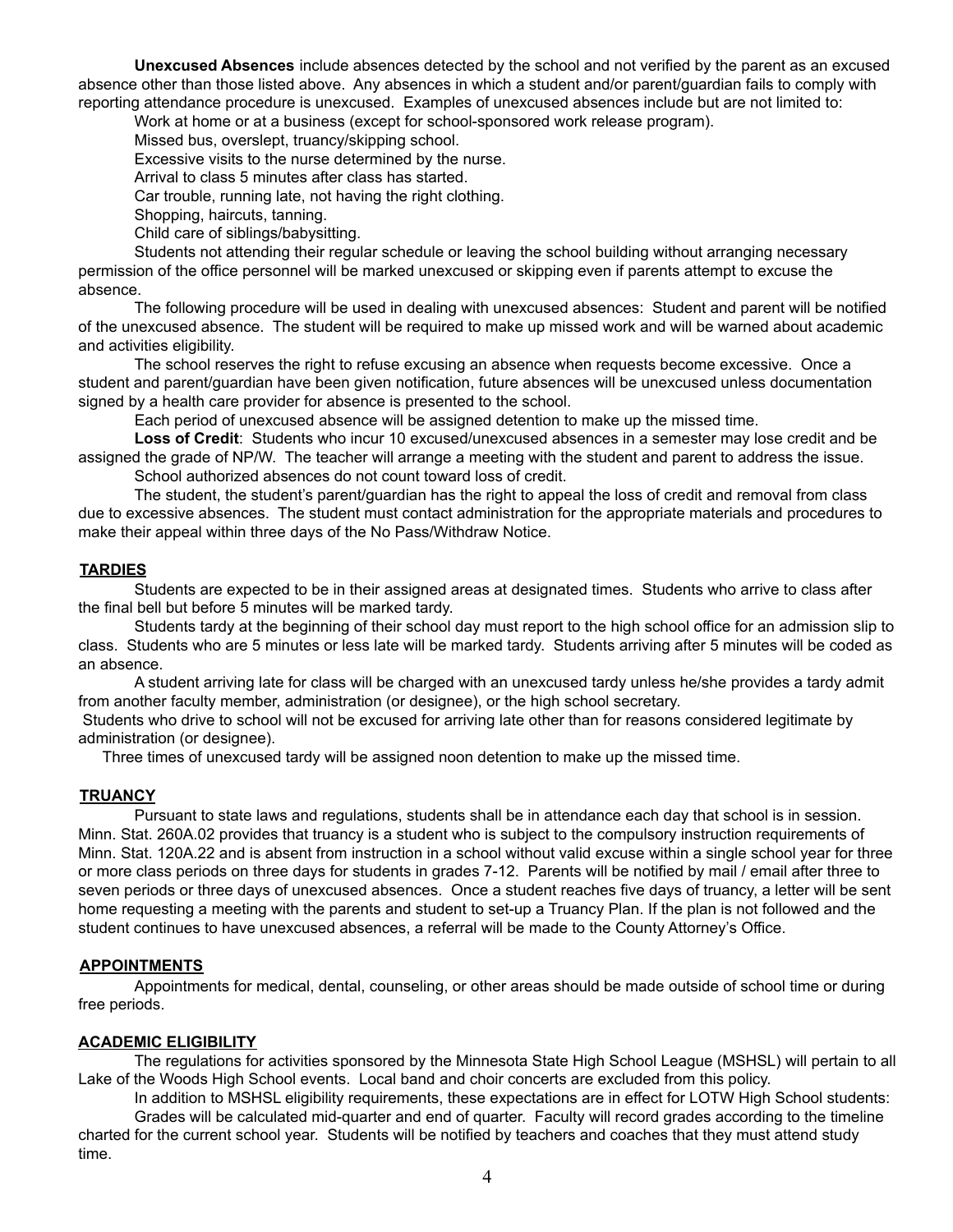Students in extra-curricular activities receiving an F in any class are required to attend study time daily for 45 minutes following the grading period until the F is made up with a passing grade.

Students who receive an F at the end of a quarter will be required to attend study time for 45 minutes daily for 5 days. Students are to bring a written note from their teacher to the study time supervisor when they are passing the class. If a student fails a semester 1 class, they miss a game. Students receiving an F semester 2 are subject to attending study time during summer school to make up the credit in order to be eligible to participate in fall sports. If the credit is not made up, they will miss a game in the fall.

Students attending study time following the grading period will be eligible to participate in activities.

Students who fail to attend study time will be ineligible to participate in extra-curricular activities as defined in Category I and Category II. Students will be allowed to attend but not participate in or leave the building for non -academic school events.

All students are encouraged to attend study time.

#### Recording Student Time Served

Students may request from the teacher of the class they received an F to serve study time with said teacher. The teacher will indicate the date and time of completed study time through email to the study time supervisor. It is the student's responsibility to arrange this time with the teacher

Parent Communication

Parents are encouraged to utilize ParentVue for checking their children's grades on Synergy.

**Student Activities** 

Ineligible students will not be allowed to participate in school events such as school plays, Student Council sponsored activities, dances, banquets, concession stand workers, activity meetings, field trips, assemblies, etc.

Student Consequences for Missing Study Time

Student will not be allowed to participate in that day's practice or event.

#### **Study Time Guidelines**

| Monday through Friday |                                           |
|-----------------------|-------------------------------------------|
| Times:                | $7:25 - 8:10$ a.m. and $3:10 - 3:55$ p.m. |
| Location:             | Media Center                              |

Credit: Credit is given for time on task working.

#### **Academic Eligibility Schedule 2021-22**

**October 1 Mid Quarter 1** October 5 Grading Period Grade Check, Grades Submitted October 6 Students Notified October 11 Begin Attending Study Time, Academic Eligibility List in Effect Until November 5

### **November 5 End Quarter 1**

- November 9 Grading Period Grade Check, Grades Submitted
- November 10 Students Notified
- November 15 Begin Attending Study Time, Academic Eligibility List in Effect Until December 10

#### **December 10 Mid Quarter 2**

- December 14 Grading Period Grade Check, Grades Submitted
- December 15 Students Notified
- December 20 Begin Attending Study Time, Academic Eligibility List in Effect Until January 21

#### **January 21 End Quarter 2, Semester 1**

- January 25 Grading Period Grade Check, Grades Submitted
- January 26 Students Notified
- January 31 Begin Attending Study Time, Academic Eligibility List in Effect Until February 18

#### **February 18 Mid Quarter 3**

- February 22 Grading Period Grade Check, Grades Submitted
- February 23 Students Notified
- February 28 Begin Attending Study Time, Academic Eligibility List in Effect Until March 25

#### **March 25 End Quarter 3**

- March 29 Grading Period Grade Check, Grades Submitted
- March 30 Students Notified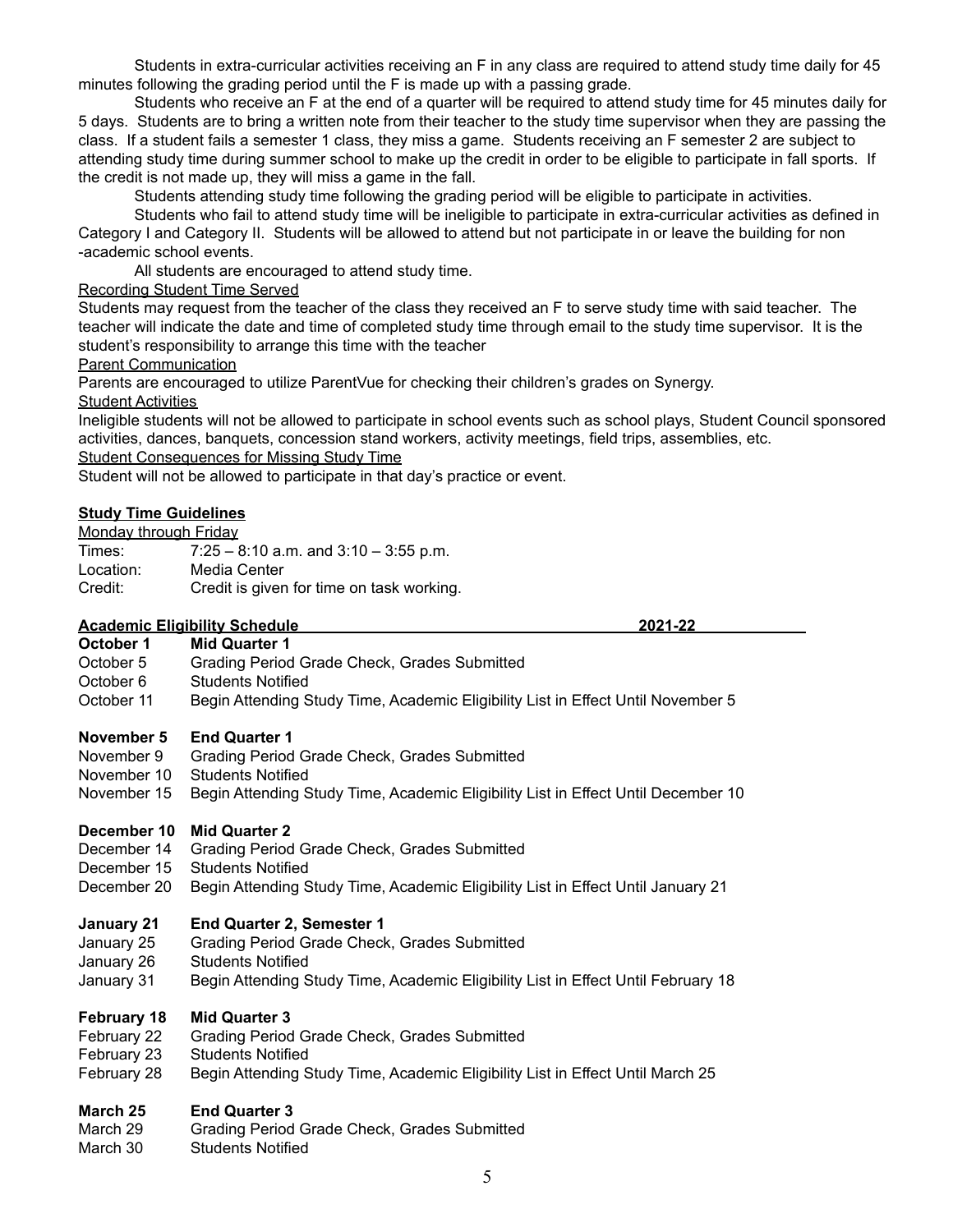April 4 Begin Attending Study Time, Academic Eligibility List in Effect Until April 22

#### **April 22 Mid Quarter 4**

- April 26 Grading Period Grade Check, Grades Submitted
- April 27 Students Notified
- May 2 Begin Attending Study Time, Academic Eligibility List in Effect Until May 27

#### **May 27 End Quarter 4, Semester 2**

- May 31 Grading Period Grade Check, Grades Submitted
- June 1 Students Notified
- June 6 Begin Attending Study Time, Academic Eligibility List in Effect Until Mid-Quarter 1, 2022 unless students attend summer school to make up the credit.

#### **ACTIVITY POLICY AND ELIGIBILITY**

In order to participate in extra-curricular activities, students must meet the following guidelines:

Present a current physical (athletes only)

Be under 20 years of age

Must meet Minnesota High School League Eligibility Guidelines

Carry the required number of credits for graduation

Be in regular attendance, having enrolled at least two weeks before being in a game

Students and parents/guardians sign eligibility agreement.

Attendance: A student must be present in school for all classes the day of a practice or performance in order to be eligible to participate in that practice or performance. The principal may waive this policy in extenuating circumstances prior to the event. Students in evening activities or performances are expected to be in attendance the following day.

Coaches or advisors will provide classroom teachers with a list of students who will miss classes in advance of the event. Students who will be leaving school as a part of an excused and organized group (e.g. choir, band, athletic teams or academic teams) are responsible for class work missed. Students must contact teachers ahead of time to plan for making up work. Any students who have pre-arranged absences, either school or non-school related, are expected to return to class with work completed and prepared for classroom activities or tests.

Hunting Season: An athlete will be excused from practice for one day per hunting season for hunting purposes, provided arrangements are made with the coach in advance.

Suspension: Students who have been suspended from school are not allowed to participate in practices or competitions during the suspension period.

Travel: Students who participate in team events or participate in school activities must ride in school sponsored transportation to and from the activity unless the activities director grants approval in advance. Students may be released directly and in person to parents/guardians. Students riding home with parents must provide written permission to the appropriate coach / advisor. The school reserves the right to deny any request for alternate transportation. Any special circumstances must be arranged with the activity director or principal in advance.

Conduct: A display of unsportsmanlike conduct toward an opponent, official, judge, or coach or use of profanity during a practice or contest will result in disciplinary action and/or suspension. Conduct unbecoming a student who represents the school in any extra-curricular activity may be suspended from participation in an event(s).

Letters: Completion of the season of participation is required in order for the student to be eligible for a letter or other group/team or individual awards. Guidelines for earning letters are determined by each head coach/advisor.

Suspensions/Violations: Suspensions are administered according to MSHSL guidelines.

Categories I – athletic teams, penalties are outlined in the MSHSL eligibility bulletin.

Category II – all other activities, penalties will follow the same penalty structure as Category I – except Category II penalties shall not exceed 12 weeks.

An event is considered any MSHSL activity, scheduled games, and any other activity listed by the school. Category I suspensions can be satisfied only with Category I events. Category II suspensions can be satisfied only with Category II events. Each category will be treated individually.

Category I events: Volleyball, Football, Cross-Country, Basketball, Hockey, Golf, Softball, Baseball, Track & Field, Statisticians, Managers.

Category II events: All MSHSL sponsored events and the following: Music (band and choir) Concerts, Graduation, Pep Band Performances, Speech and Drama Contests, School Play Performances, Knowledge Bowl, Robotics, Competitive Events, and State Events.

Other Events: Students who are suspended from events or academically ineligible will be ineligible to participate in any other high school sponsored events until they are eligible under either Category I or II guidelines.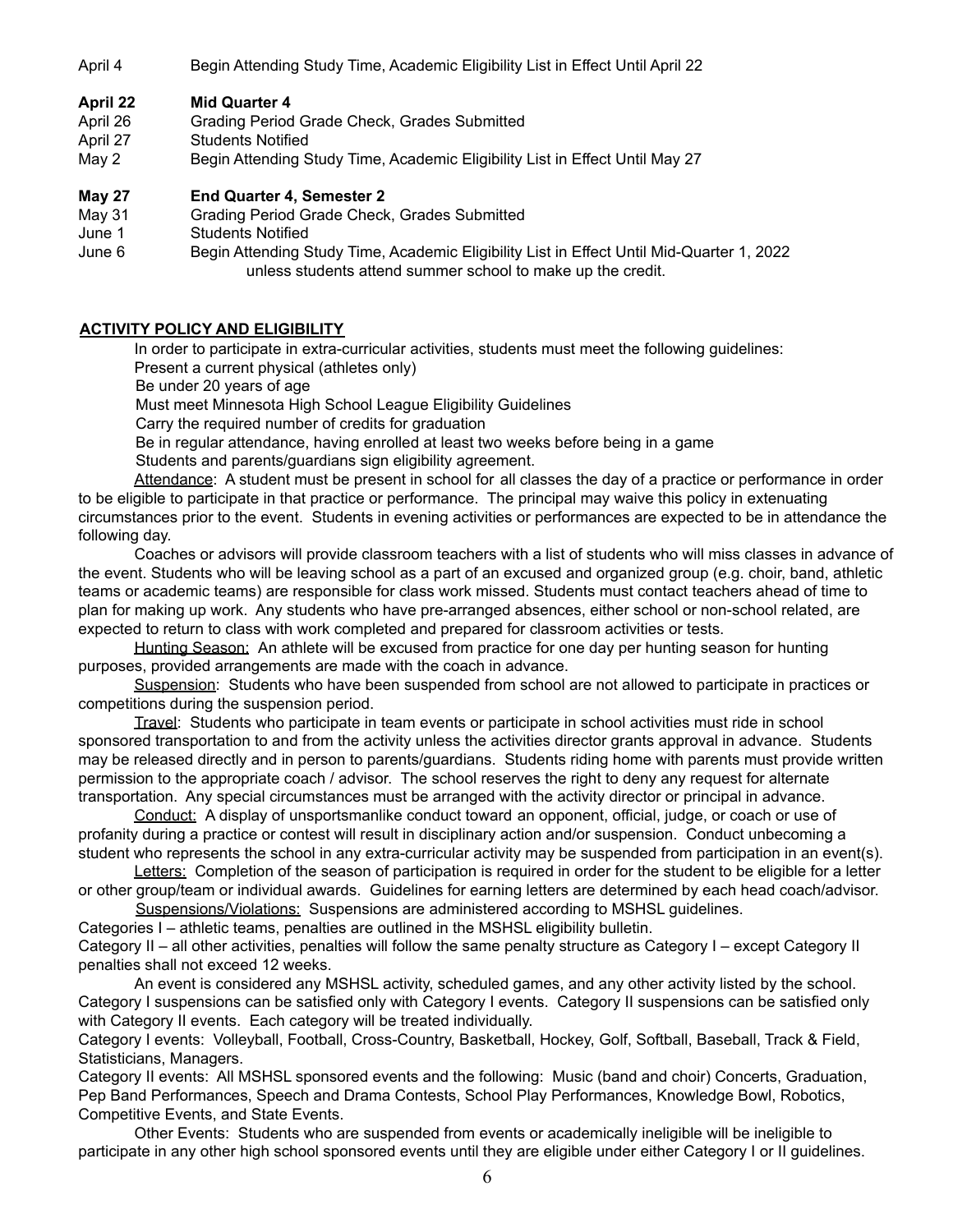Only the events listed will count toward Category I or II eligibility. (Examples of other events: Student Council sponsored activities, dances, banquets, concession stand workers, activity meetings, field trips, etc.)

If a student is questioned about an incident, denies it, and is later found lying, he/she will be suspended for an additional time as per MSHSL rules.

A student will not be declared ineligible from an activity that is part of a classroom assignment. Events will not count toward completion of a penalty if a student either quits or is suspended from an activity before its completion.

The burden of regaining eligibility will rest on the shoulders of the student in violation. Before they will be taken off the ineligibility list, they must prove to the administrator that they have completed their penalty.

A student may be disciplined on the word of a responsible adult if the accusing party is an eyewitness and is willing to sign a written statement to that effect.

Any student who demonstrates poor citizenship (cheating, disorderly conduct, gambling, theft, vandalism, physical or verbal abuse, harassment, fighting, assault, defiance of authority, etc.) on or off campus may lose eligibility to participate in LOTW co-curricular activities. The principal and activities' director will review misconduct reports on an individual basis and set the length of ineligibility.

#### **ACTIVITY FEES**

The School Board has instituted a participation fee for the purpose of partially defraying the costs of activities to the school district. The fees are as follows:

High School: Football, Volleyball, Basketball, Hockey \$150

High School: Cross Country, Track, Baseball, Softball, Golf \$150

High School: Knowledge Bowl, Robotics \$75

High School: One Act Play \$25

Junior High: Football, Volleyball, Cross Country, Basketball, Track, Baseball, Softball, Golf \$75

Junior High: Knowledge Bowl, Robotics \$37.5

Junior High: One Act Play \$25

The participation fee must be paid prior to the start of practice for each sport. The limit that any family is required to pay per season for athletic participation is \$250. Yearly limit per family is \$500. Payment should be made to the High School office.

#### **ACADEMIC LETTERING**

Academic letters will be awarded for superior achievement in academic endeavors. In order to be considered for an academic letter, a student in grades 9-12 must meet the following requirements:

Must have achieved 3.5 GPA the last two semesters.

No grade below a C.

Silver Star awarded to students for five consecutive semesters of a 3.5 GPA and no C's.

Gold Star awarded to students for seven consecutive semesters of a 3.5 GPA and no C's.

#### **CAMERA SURVEILLANCE**

Lake of the Woods School is under camera surveillance at all times. Due to data privacy, monitoring is restricted to administration and/or law enforcement.

#### **CANINE INSPECTIONS**

Lake of the Woods School is contracted with Interquest Detection Canines, Inc. to provide random, unannounced inspections of all locations in the district. The canines are trained to detect the presence of illicit drugs, alcohol, prescription and gunpowder-based items. If prohibited items are detected and found, the district will initiate the appropriate disciplinary action**.**

#### **CELL PHONES / ELECTRONIC DEVICES**

Cell phones/personal electronic devices may be used for educational purposes in the classroom setting at the discretion of the teacher. If students wish to use a device they may do so before school begins, between classes, during noon lunch break and after school.

Students are encouraged to turn all sounds off and leave electronic devices in their lockers during the school day. Devices must be turned OFF or silent while in a classroom, office, media center, locker room, or the auditorium.

Laptop computers may be brought to school, but permissions and passwords must be secured by the school technology coordinator before accessing the school network.

If a cell phone/electronic device rings, vibrates, or is used for any reason without permission, a staff member will confiscate the device and bring it to the high school office.

Refusal to surrender your phone when asked is insubordination, which will result in disciplinary consequences,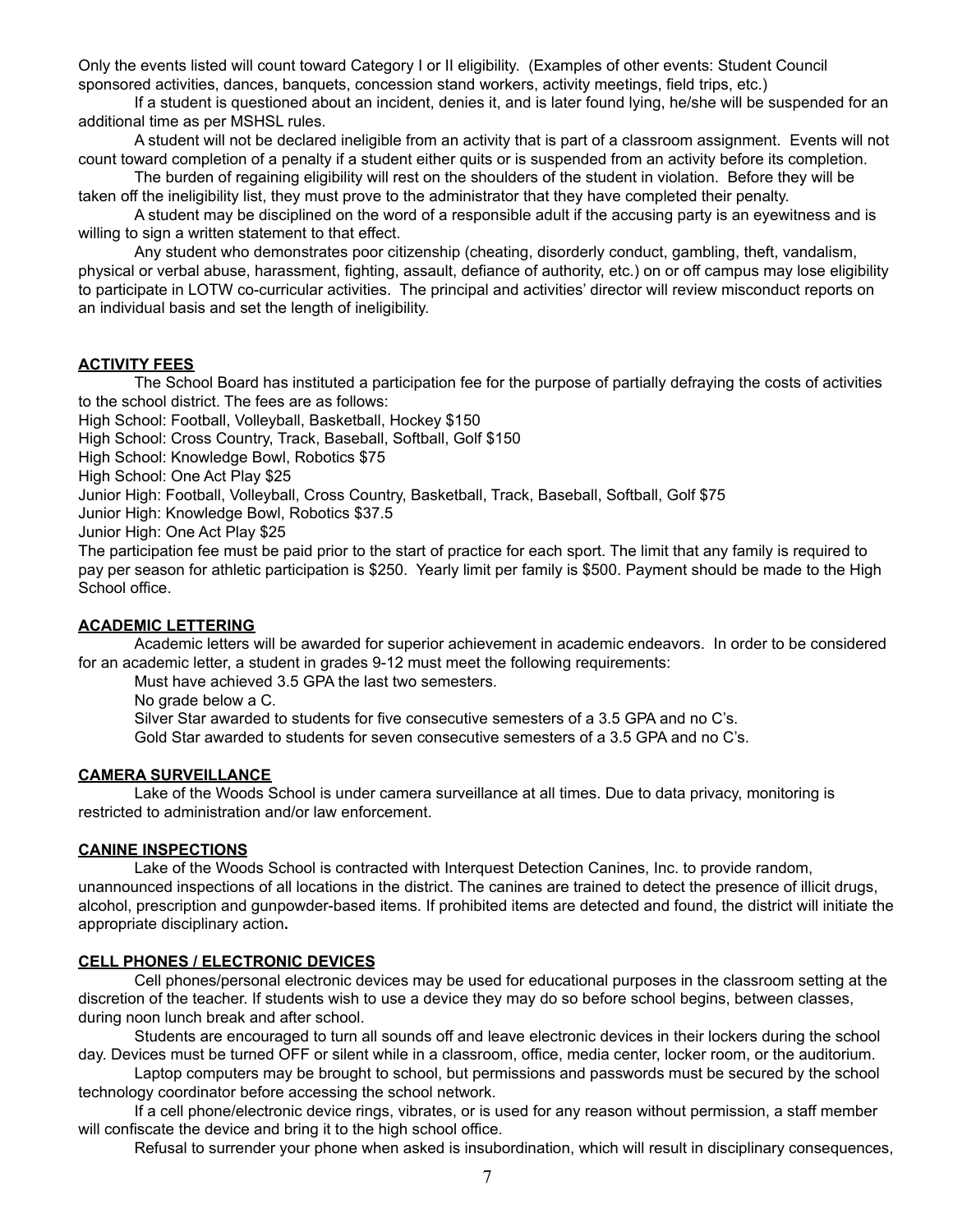including suspension. Parents/guardians will be contacted.

#### **Disciplinary actions will include:**

1<sup>st</sup> Offense – Confiscation of electronic device(s) and parent/guardian will be called. Student will pick up electronic device(s) at the end of their academic school day.

2<sup>nd</sup> Offense – Confiscation of electronic device(s) and parent/guardian will be called. Parent/guardian will pick up electronic device(s), and the student and parent/guardian will meet with high school principal or administrative designee at the end of the student's academic school day.

3<sup>rd</sup> Offense – Confiscation of electronic device(s) and parent/guardian will be called. Parent/guardian will pick up electronic device(s), and the student and parent/guardian will meet with high school principal or administrative designee at the end of the school day. The student will no longer be allowed to use cell phones / personal electronic devices during the school day (8:15 am to 3:05 pm) for a period of 2 months. Students will also receive 1 day of in-school suspension. If students do not leave the device at home, they will bring it to the high school office before the school day begins (before 8:15 am) and pick it up at the end of their academic day. Students may not use electronic devices belonging to others during this penalty. If students are caught sharing devices, both will be disciplined accordingly.

Any further offenses for using electronic devices inappropriately will follow the school handbook policy on insubordination.

#### **CREDIT RECOVERY**

Credit recovery in some content areas is possible through Acellus, an online format. This program allows the student to access courses through a web-based program over the summer or during the school year. Program is subject to approval by the Principal as well as teachers in which the credit recovery is being sought. We are here to assist you in planning for success, but it is solely the student's responsibility to complete all course requirements to graduate.

#### **DANCES**

Arrangements for school dances must be made with activity or class advisors and approved by administration. The sponsor with administrative approval will set admission charges.

There are to be no dances on nights before school days the next morning. All school dances will end by 11:30 p.m.

Students must secure four staff members as chaperones for social functions. Both male and female chaperones must be represented at each function. The advisor of the organization sponsoring the dance will be in charge and will assume the responsibility for instructing other chaperones as to their specific duties.

The advisor of the sponsoring group will notify the local police as to time, place, and date of the dance. Students in grades seven through twelve are permitted at social functions. Those in attendance at dances must be presently enrolled Lake of the Woods School students or properly approved guests. Guests must be under 21 years of age. Guests at dances may be from other schools provided the principal has received and approved the dance permission form by 3:00 p.m. of the day preceding the event.

Students must remain at the function until they are ready to leave permanently. Once a student has left the building, he/she will not be permitted to re-enter.

#### **DATA PRIVACY, DIRECTORY INFORMATION AND STUDENT RECORDS**

Directory information is public and includes the following: parent's name, address and telephone listing; student's name, address, telephone listing, date and place of birth, dates of attendance, degrees and awards received, and the most previous educational institution attended. Public information shall include team roster information such as height and weight, names and pictures of students participating in or attending co-curricular activities, school events, and Minnesota State High School League activities or events. Pictures and names in the school annual, website, and local newspapers are also considered directory information. Students or parents who do not want directory information released to the media should inform the high school office in writing by September 12<sup>th</sup> of each school year.

Students and parents/guardians have the right to access to school records. Student's records will not be disclosed to people outside of the school without the student's or parents/guardian's knowledge and permission, except by court order.

#### **DEFICIENCY NOTICES**

Deficiency notices will be sent to inform parents when students are in danger of failing due to poor grades, incomplete assignments, inappropriate behavior, etc. This will be done on a midterm basis: in addition, teachers will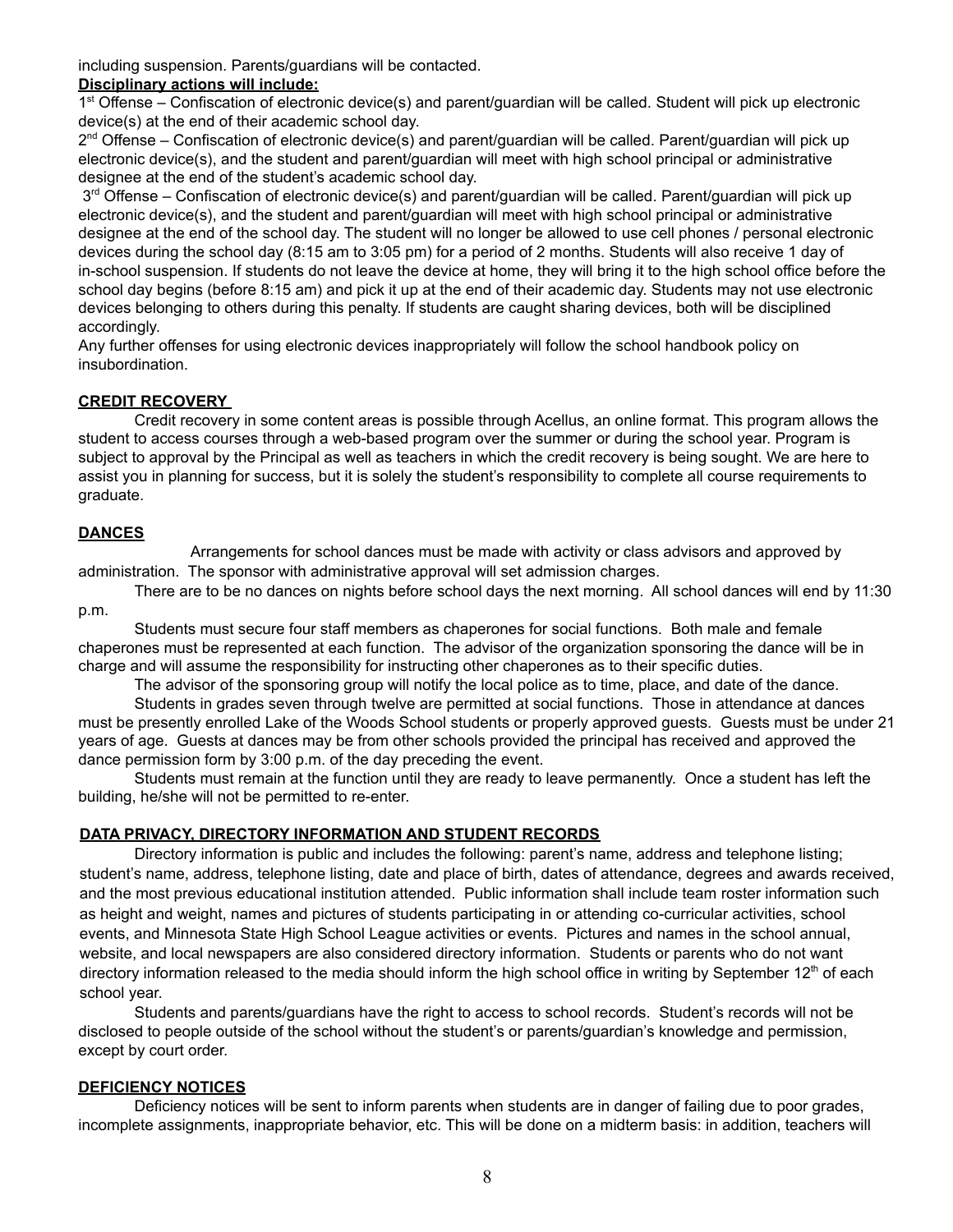contact parents at other times during the quarter/semester. It then becomes the responsibility of the parent/guardian to contact the appropriate teacher for a conference, suggestions, etc. Grades are available to be checked online.

#### **DETENTION**

Faculty, support staff, and administrators may require a student to serve a detention as a disciplinary consequence.

School District personnel have the authority to detain students after school, or at noon for disciplinary reasons. Teachers may require assignments to be completed during detention.

Staff provides written notice to a student who is to serve a detention. The notice includes explanation of student behavior, reason for detention, and the date for detention to be served.

The student must serve the detention on the next scheduled detention day or arrange to serve the detention at an alternate time. Detention will be during noon hour unless otherwise assigned by the person assigning detention. Failure to serve detention will result in further corrective action, which may include additional detention, parent conference or suspension. A notice is sent to the parents (email) informing them of the incident and detention.

#### **DISCIPLINE POLICY**

In accordance with Minnesota Statutes, Section 121A.61 Lake of the Woods High School has developed the following discipline policy.

All students shall be held responsible for their behavior and for knowing and obeying policies, rules and regulations. Teachers and coaches may have their own set of classroom rules as well as those stated in the student handbook.

Disciplinary action shall be taken against students for any behavior which is disruptive or which violates the rights of others. The following are examples of unacceptable behavior subject to disciplinary action by the School District:

Damage to or destruction of school property or the property of others, including, but not limited to, arson, breaking and entering, theft, trespassing, unauthorized usage, or vandalism;

The use of profanity or obscene language, or the possession of obscene materials;

Attendance problems including, but not limited to, truancy, absenteeism, tardiness, skipping classes, or leaving school grounds;

Using, possessing or distributing tobacco, alcohol, intoxicating substances, narcotics, drugs or other controlled substances on school premises or at school-sponsored activities.

Using, possessing or distributing weapons or other dangerous objects at school, on or near school premises or at school-sponsored activities;

Violation of any local, state or federal law such as inappropriate or criminal activity;

Violation of school procedures or acts disruptive of the educational process, including, but not limited to,

disobedience, disruptive or disrespectful behavior, defiance of authority, cheating, insolence, insubordination, failure to identify oneself, improper activation of fire alarms, or bomb threats;

Violation of school bus or transportation expectations, parking or school traffic rules;

Violation of locker expectations or improperly gaining access to a school locker;

Possession or distribution of slanderous, libelous or pornographic materials;

Student attire and personal grooming which creates a danger to health or safety or creates a disruption to the educational process;

Falsification of any records, documents, notes or signatures;

Sexual abuse, assault and/or harassment, illegal or inappropriate sexual conduct or indecent exposure;

Fighting or any assaultive behavior, real or threatened;

Harassment, interference or obstruction, restraint, attack with a weapon;

Verbal assaults, either oral or written, by a student toward another student, teacher or other School District

personnel, including degrading conduct and inappropriate, abusive, threatening, or demeaning actions based on race, religion, gender, handicap, ethnicity, or national origin;

Physical or verbal threats by a student, including, but not limited to, the reporting of dangerous or hazardous situations that do not exist;

Violation of school regulations, policies, procedures, or disruptive acts committed by students to and from school, including time spent on school buses and in lunchrooms;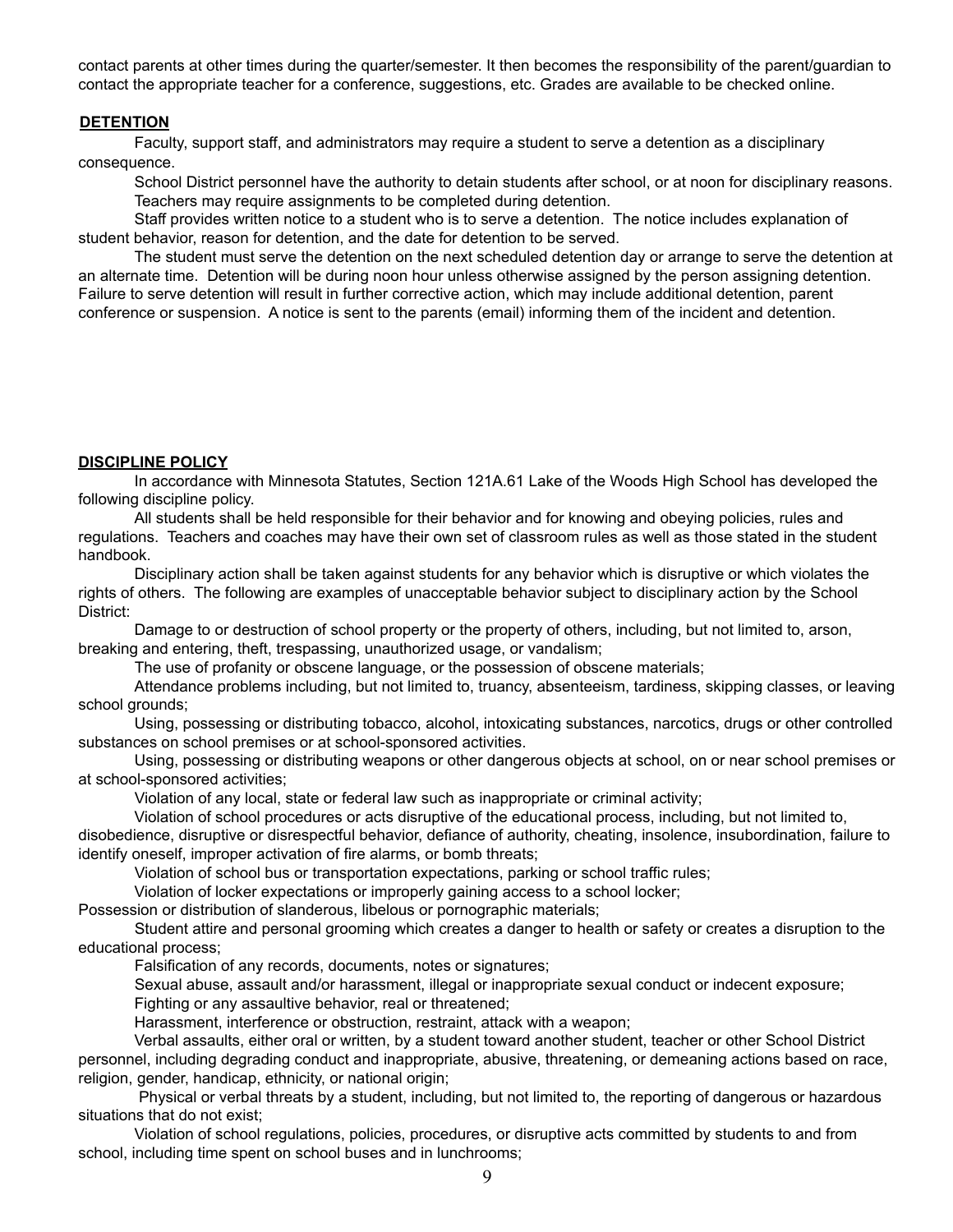Other acts, as determined by the School District, which are disruptive of the educational process or dangerous or violate rights of others.

#### **DISCIPLINARY ACTION**

All students are to act in a responsible manner. Students who are causing a disturbance when it disrupts learning of other students will be disciplined. Staff will contact parent/guardian by telephone, email, or use a detention or discipline referral form. If the student is too disruptive to be dealt with in the classroom, or repeatedly breaks the rules, the student will be referred to the principal. A student sent to the principal's office for disciplinary reasons, is to go directly to that office. If the principal is not in the office, the student may attend the next class period. The teacher will submit a written report of the problem as soon as possible.

The adult addressing the issue will deal with incidents in halls, in the lunchroom, or on the school grounds. Flagrant acts, repeated offenses or excessively disruptive actions that are referred to administration will result in further disciplinary action.

The principal may impose or recommend longer suspensions, expulsions or any other discipline as appropriate on a case-by-case basis.

Law enforcement will be notified if deemed necessary. In these situations, an attempt will be made to notify the parent/guardian. A parent conference will be held as needed for parental input in seeking solutions to your student's behavioral needs.

Disciplinary action may include but is not limited to: removal from class, conference with a teacher, school social worker, staff member, or principal, detention, loss of school privileges, parent/guardian conference with school staff, restitution, or referral to Community Service or outside agency, referral to law enforcement or other appropriate authorities, suspension, exclusion, and expulsion.

The above-described disciplinary actions are a representative, but not necessarily exhaustive, example of disciplinary actions that may be imposed against a student for violation of District policies and rules.

#### **SUSPENSION**

Suspension will be assigned for willful disobedience, habitually disobeying a school rule, habitual truancy, swearing or use of suggestive body language or gestures, use of vulgarity, theft, chemical use or possession, harassment, use or possession of vaping devices, tobacco, alcohol, drugs, or threatening the safety of others or for other reasons listed under discipline.

Suspension means action taken by the school administration prohibiting a student from attending the classroom for a period up to and including ten days. The school administration may not impose consecutive suspensions against the same student for the same course of conduct, or incident of misconduct, except where the student will create an immediate and substantial danger to self or to surrounding persons or property, or where the district is in the process of initiating an expulsion, in which case the school administration may extend the suspension to a total of 15 days.

Suspension may be in-school suspension or out of school suspension under the direct supervision of his/her parents/guardians.

The administrator will notify the student of grounds for suspension except where it appears that the student will create an immediate and substantial danger to self or to surrounding persons or property, in which case the conference shall take place as soon as practical following the suspension. At the informal administrative conference, a school administrator shall notify the student of the grounds for the suspension, provide an explanation of the evidence the authorities have, and the student may present their explanation.

The district shall make reasonable efforts to notify the parent/guardian of the suspension by telephone as soon as possible following suspension. In the event a student is suspended without an informal administrative conference because the student will create an immediate and substantial danger to surrounding persons or property, the written notice shall be served upon the student and the student's parent/guardian within 48 hours of the suspension. Written notice will include grounds for suspension, a brief statement of the facts, a description of the testimony, a readmission plan and a copy of Minnesota Statute Sections 121A.40 to 121A.56. Service by mail is complete upon mailing.

Students are not permitted to engage in school activities on the day of a suspension. The consequences apply regardless of whether the misbehavior took place in school, on district property, in a district vehicle, or at a school or district activity.

#### **SUSPENSION PENDING EXPULSION OR EXCLUSION**

A student may be suspended pending the school board's decision in the expulsion or exclusion hearing if alternative educational services are implemented to the extent that suspension exceeds five days.

"Expulsion" means an action taken by the Board of Education to prohibit an enrolled student from further attendance for a period that shall not extend beyond one calendar school year. The authority to expel rests with the Board of Education.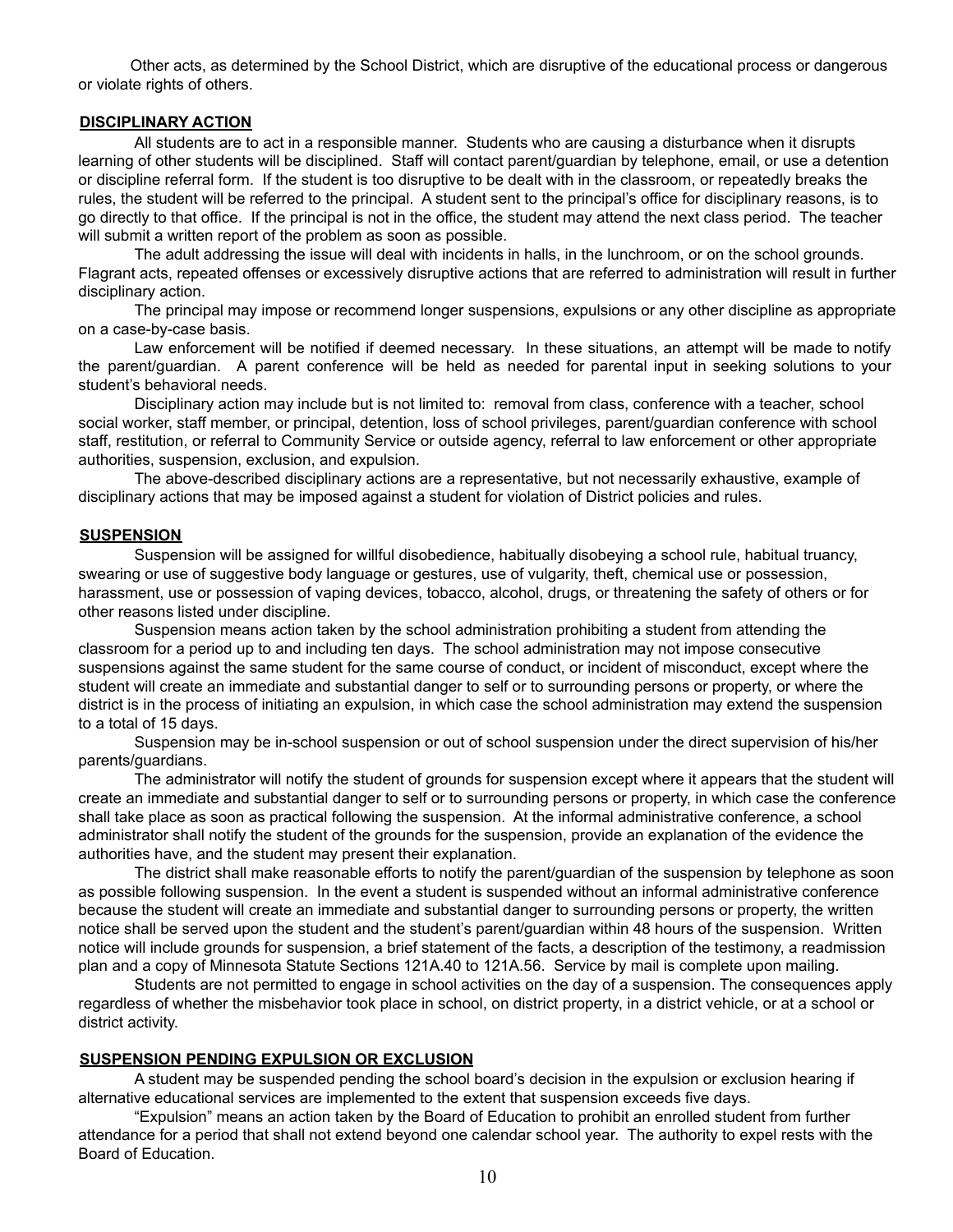"Exclusion" means an action taken by the Board of Education to prevent enrollment or re-enrollment of a student for a period that shall not extend beyond the school year. The authority to exclude rests with the Board of Education. All expulsion and exclusion proceedings will be conducted pursuant to, and in accordance with, the provisions of the Minnesota Pupil Fair Dismissal Act, Minnesota Statutes 127.26 through 127.39.

#### **BULLYING AND INTIMIDATION**

An act of bullying and/or intimidation, either by an individual or group of students is prohibited on school property, or at school functions. It is the district's intent to prevent bullying and intimidation and to act to investigate, respond, and discipline.

Bullying is a repeated action directed at a person or group of people by one or more people to cause intentional negative action. It means any written or verbal expression, physical act or gesture, direct or indirect actions, or a pattern of behavior by a student or group of students that is intended to cause distress to another. Bullying includes, but is not limited to harming a student, damaging a student's property, placing a student in reasonable fear of harm, creating a hostile environment for a student, or verbal taunting (name-calling, defamation, racists slurs, untruthful accusations, threats, suggestive remarks, etc.).

Upon receipt of a complaint/report of bullying and/or intimidation, an investigation by school officials, or a third party designated by school officials will commence. Steps will be taken to protect the reporter and students involved. Upon completion of the investigation, appropriate action will be taken that may include warning, detention, suspension, exclusion, expulsion, or transfer.

The school district will discipline or take appropriate action against any person who commits an act of reprisal or who retaliates against any person who asserts, alleges, or makes a good faith report of alleged bullying or prohibited conduct, who provides information about bullying or prohibited conduct, who testifies, assists, or participates in an investigation of alleged bullying or prohibited conduct, or who testifies, assists, or participates in a proceeding or hearing relating to such bullying or prohibited conduct. Retaliation includes, but is not limited to, any form of intimidation, reprisal, harassment, or intentional disparate treatment.

#### **CYBERBULLYING**

Cyberbullying is the use of electronic communication (SMS, text, apps or online social media, forums, gaming) where people can view, participate in, share content. Cyberbullying includes sending, posting or sharing negative, harmful, false, threatening, intimidating or mean content about someone else. The term applies to prohibited conduct which occurs on school premises, on school district property, at school functions or activities, on school transportation, or on school computers, networks, forums, and mailing lists, or off school premises to the extent that it substantially and materially disrupts student learning or the school environment.

#### **DRUGS / CONTROLLED SUBSTANCES / ALCOHOL / TOBACCO**

It is a violation for students to possess and/or use alcohol, intoxicating beverages, drugs, drug paraphernalia, controlled substances, mood-altering substances, misuse of over-the-counter drugs, or misuse of prescription drugs, product containing tobacco, lobelia or nicotine, alternative tobacco/nicotine/lobelia products, vaping devices and products, including but not limited to sticks, orbs, strips, snus, toothpicks, mints or nasal spray intended for human consumption. The odor of alcohol or illegal substances on the breath or person of a student is cause for disciplinary action. Sale or attempted sale of alcohol, controlled substances, mood-altering substances or prescription drugs will result in an exclusion and/or expulsion. Reference MN Statute 144.4165.

Alcohol – refers to the possession, use or being under the influence of any alcoholic product while on the school grounds or at school sponsored activities.

Tobacco – refers to the possession or use of any type of tobacco product, vaping products, chewing, holding a lighted tobacco product, or exhaling of smoke from the mouth or nose on school property or at school sponsored activities. Controlled Substance – refers to any illegal mood altercating substance.

#### **HAZING**

Hazing means committing an act against a student, or coercing a student into committing an act that creates a substantial risk of harm to a person in order for the student to be initiated into or affiliated with a student organization, or for any other purpose. Hazing may include one or more of the following: physical brutality; physical activity or other type of activity that subjects the student to an unreasonable risk of harm that adversely affects the mental or physical health or safety of the student; any activity that discourages the student from being in the school; any activity that is in violation of the law or school regulations.

School principals are the persons responsible for receiving reports at the building level. The school district will act to investigate all complaints of hazing and will discipline or take appropriate action against any student, teacher, administrator, volunteer, contractor, or other employee of the school who is found to have violated school policy or law. This policy applies to behaviors that occur on or off school property and before, during and after school hours.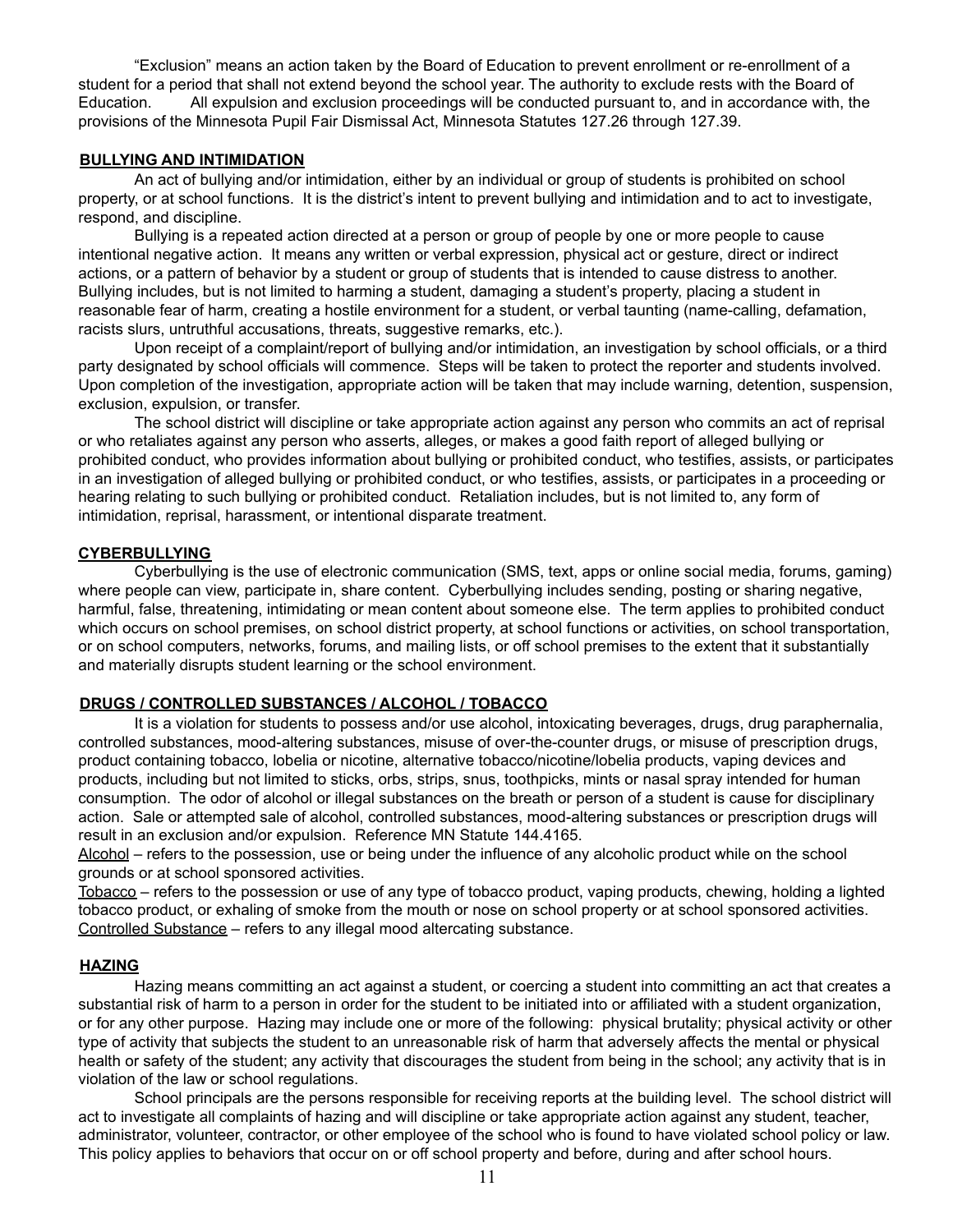Discipline for students involved in hazing may include one or more of the following: conference with warning notice, detention, suspension, exclusion, expulsion, change of educational placement, remediation/counselor referral or other corrective action.

MSHSL consequences are in addition to school district consequences for students who engage in hazing.

#### **SEXUAL / RACIAL / RELIGIOUS HARASSMENT AND VIOLENCE**

The district and this school will not tolerate inappropriate remarks about or conduct related to a student or employee's race, color, creed, religion, national origin, sex, pregnancy, marital status, disability, age, status with regard to public assistance or sexual preference or identity.

Sexual Harassment is intimidation, bullying or coercion of a sexual nature, the unwelcome or inappropriate touching of the body, and suggestive comments taken by the victim to imply sexual activity. Unwelcome sexual conduct or language that intimidates, is hostile, offends a person or interferes with a person at work or while receiving an education is prohibited.

If you believe you are subject to offensive or discriminatory behavior of any kind, you should immediately report the behavior to the building principal verbally or in writing. Finally, students always have the option of reporting to any responsible adult in the school. The school will investigate all reports of offensive behavior promptly, fairly and completely. The school will handle each report discretely and respond to the report based upon its facts. The school may resolve the report by requiring the offender to apologize, receive individual instruction on harassment, transfer, seek counseling or training, be suspended, be dismissed, lose privileges or face other appropriate discipline.

This policy applies to every student, employee, teacher, administrator and board member in the district. Any person who believes he or she has been the victim of religious, racial or sexual harassment or violence by a students, teacher, administrator or other school personnel of the school district, or any person with knowledge or belief of conduct which may constitute religious, racial or sexual harassment or violence toward a pupil, teacher, administrator or other school personnel should report the alleged acts immediately to an appropriate school district official designated by this policy. The school district encourages the reporting party or complainant to use the report form available from the principal of each building or available from the school district office. Nothing in this policy shall prevent any person from reporting harassment or violence directly to a school district human rights officer or to the superintendent.

#### **WEAPONS**

No student or nonstudent, including adults and visitors, shall possess, use or distribute a weapon when in a school location except as provided in this policy. The school district will act to enforce this policy and to discipline or take appropriate action against any student, teacher, administrator, school employee, volunteer, or member of the public who violates this policy.

"Weapon" means any firearm, whether loaded or unloaded, any device or instrument designed as a weapon or through its use capable of threatening or producing bodily harm or death, or any device or instrument that is used to threaten or cause bodily harm or death. Some examples of weapons are guns (including pellet guns, look-alike guns and non-functioning guns that could be used to threaten others), knives, clubs, metal knuckles (used in a threatening manner), num-chuks, throwing stars, lasers, explosives, stun guns, ammunition and mace. A student who finds a weapon on the way to school or in the school building and takes the weapon immediately to the high school office shall not be considered in possession of a weapon.

No person shall possess, use or distribute any object, device or instrument having the appearance of a weapon and such objects, devices or instruments shall be treated as weapons including, but not limited to, weapons listed above which are broken or non-functional, look-alike guns; toy guns; and any object that is a facsimile of a real weapon.

No person shall use articles designed for other purposes (i.e., lasers or laser pointers, belts, combs, pencils, files, scissors, etc.), to inflict bodily harm and/or intimidate and such use will be treated as the possession and use of a weapon.

"Possession" means having a weapon on one's person or in an area subject to one's control in a school location.

"School location" includes a school building, school grounds, whether leased, rented, owned, or controlled by the school, locations of school activities or trips, bus stops, school buses or school vehicles, school contracted vehicles, the area of entrance or departure from school premises or events, all locations where school related functions are conducted, and anywhere students are under the jurisdiction of the school district.

Pursuant to Minnesota law, a student who brings a firearm, as defined by federal law, to school will be expelled (expulsion for at least one year). The school board may modify this requirement on a case-by-case basis.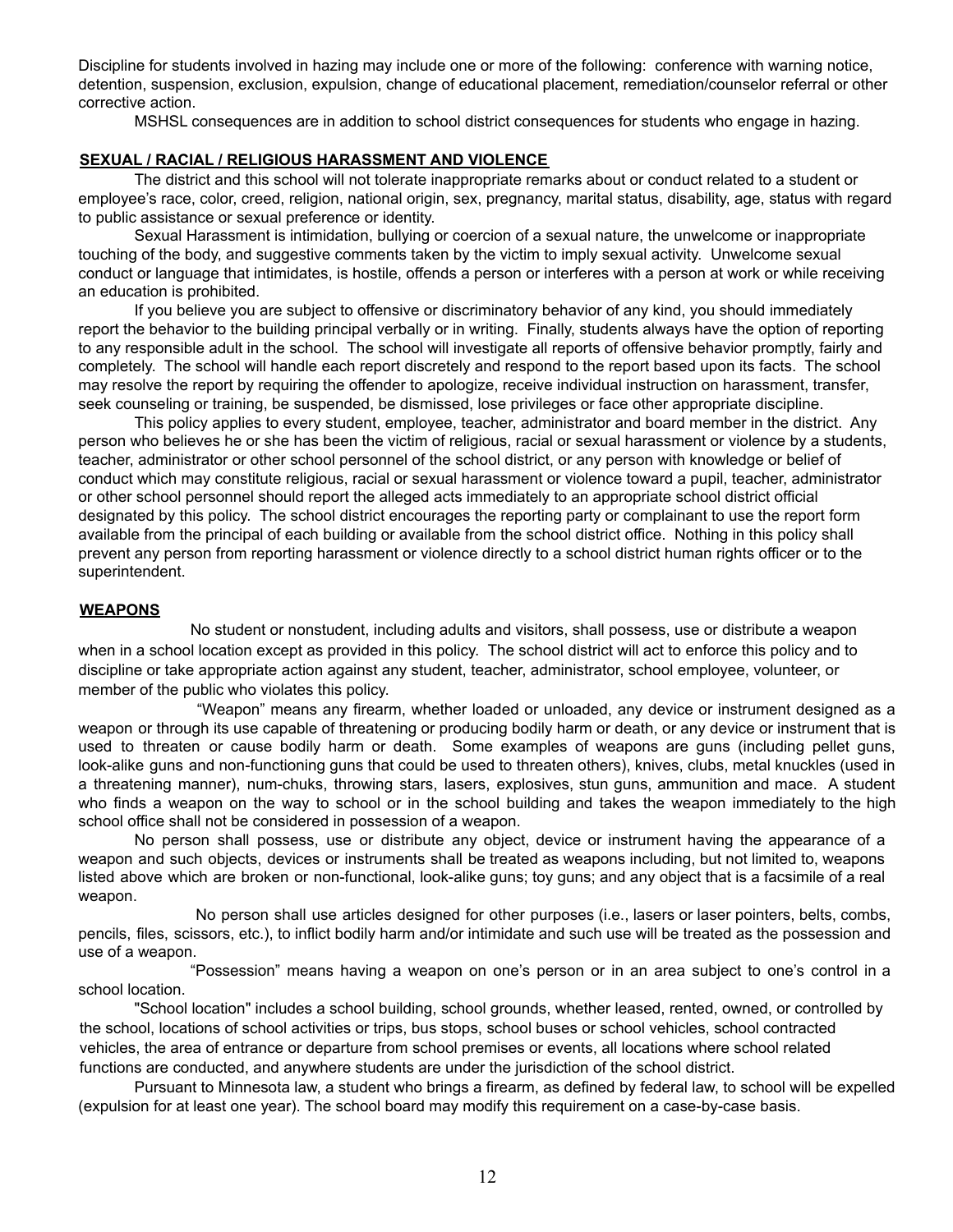#### **Consequences for Bullying, Cyberbullying, Drugs, Alcohol, Tobacco, Hazing, Sexual, Racial, Religious, Harassment or Violence or Weapon Violations:**

Detention/Suspension / Expulsion;

Parent/Guardian notification/conference;

MSHSL violation;

Notification to law enforcement;

Confiscation of the item(s) which will not be returned and be appropriately disposed of.

Notification of Title IX officer in cases of sexual harassment/sexual violence.

Behavior Plan as applicable.

#### **DRESS CODE**

Working in conjunction with administration, school board, teachers and student council, the following guidelines apply to dress code:

Clothing must not be hazardous to health or safety.

Clothing must be decent by reasonable standards:

Straps on shoulders must be at least one inch in width. No spaghetti straps are to be worn.

Skirts must reach your mid-thigh. Skirts may be no shorter than the end of pointer finger when your arms are placed at your sides.

The front of your shirt must be no lower than your hand width from the base of the

neck.

No strapless shirts or dresses UNLESS you are wearing a cover up over it that covers your shoulders. • Whether sitting or standing, no undergarments may be showing.

No stomachs showing.

When wearing a sheer shirt, a tank top or some type of clothing must be worn to cover up your undergarment.

Appearance must not be disruptive to the normal operation of a classroom.

Clothing or shoes must not be such as to cause damage to school property.

Students are allowed to wear shorts in school. The inseam on shorts must be a minimum of 3 inches long and must fully cover your backside.

Buttons or insignia on clothing may not be worn which displays obscenity, advertises alcohol, drugs or smoking, or promotes its use.

Hats, caps, scarves, hoods, sports head sweat bands or "rags" are not to be worn in the school building during the school day. Headbands for girls will be considered an accessory.

Winter Outerwear/Outdoor coats may not be worn in school during the school day. They should be kept in student's assigned locker.

Any clothing with derogatory, offensive, or suggestive pictures or slogans is not allowed.

Any apparel, jewelry, accessories, or manner of grooming which by virtue of its color, arrangement, trademark, or any other attribute (as a primary purpose) denotes membership in an organized gang as defined by MN Statue 260.125.

Graffiti on a person, their clothing, books, notebooks, or other personal items which denotes affiliation with an organized gang or threat group.

Making hand signs which denote affiliation with an organized gang or threat group.

Possession, distribution, or display of slanderous, libelous, pornographic, racist, or gang related materials or symbolism.

#### **DRIVER'S EDUCATION**

All students in attendance at Lake of the Woods School are eligible to enroll in the classroom and "Behind the Wheel Training" Driver Education program. The Driver Education program at Lake of the Woods is administered through a private driving school operating independently of the school system. Questions may be directed to Community Ed, 218-634-2510 ext. 1

#### **EIGHTEEN-YEAR-OLD STUDENTS**

All students attending Lake of the Woods School are subject to the same rules and regulations, as adopted by the Board of Education regardless of age. Parent/guardian permission is required for all students.

#### **EMERGENCY / EVACUATION PROCEDURES / DRILLS**

In order to be prepared for an emergency evacuation of the school, fire drills, lockdown drills, and tornado drills are conducted on a periodic basis. We attempt to impress upon the students the importance and seriousness of this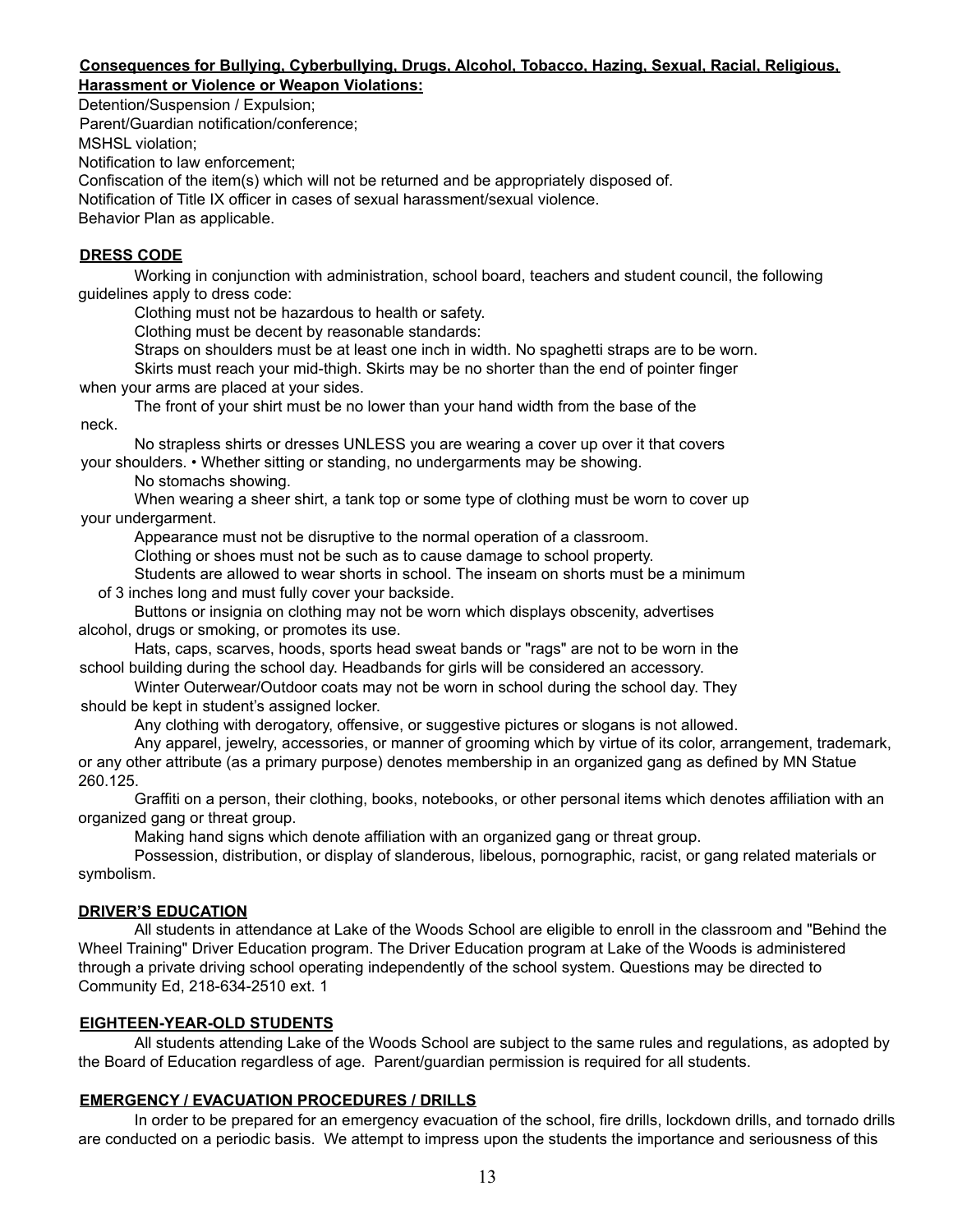safety precaution. It is hoped that continual practice in evacuation of a building will ensure rapid and orderly evacuation when an emergency should arise.

Fire Drills: Students will leave rooms as soon as the fire siren sounds, keeping to the side of the hall. Students should walk rapidly, but not run. When clear of the building, all school personnel should move quickly to west parking lot for roll call and instructions.

Crisis Drills: Students will be informed of the logistics for this drill via a public address system. Various drill scenarios will be conducted in accordance with our crisis management policy.

Tornado Drill: All students, staff, and other occupants of the building shall proceed immediately to pre-designated tornado shelter areas within the building. Inside your designated areas, everyone is to be in a sitting position with backs against walls or lockers, knees up, head between knees and hand over your head. An "all clear" will be announced over the P.A. system to return to your classrooms.

#### **EMERGENCY SCHOOL CLOSINGS AND DELAYS**

When the administration and transportation director make the decision to close or delay school due to severe weather, mechanical malfunction, disaster/potential disaster alert, etc. you will receive a recorded message (voice, text or e-mail) from the school's automated instant alert system.

#### **EQUAL EDUCATIONAL OPPORTUNITY**

It is the policy of ISD 390 to provide equal educational opportunity for all students. The district does not unlawfully discriminate based on race, color, creed, religion, national origin, sex, marital or parental status, status with regard to public assistance, disability, sexual orientation, or age.

#### **EQUIPMENT USE**

There will be no equipment issue charge, but the items checked out to students will be returned by students or they pay replacement cost by the end of the season. Make sure the equipment is marked well and kept under lock at all times.

### **EVENT RULES**

Students are encouraged to take pride in supporting our teams in a sportsmanlike manner. Displays of enthusiasm should be positive. Inappropriate actions will typically result in an initial warning. Removal from the game will be considered for flagrant or repetitive unsportsmanlike behavior. Any student leaving an event prior to the conclusion will not be allowed to re-enter without paying full admission again.

### **EXPENDITURE OF SCHOOL FUNDS**

Officers for any class or school organization are not to spend money without authorization. The faculty advisor and the principal must approve all expenditures in advance. The superintendent must sign all purchase orders. If this procedure is not followed, bills will not be paid by the school.

#### **EXTRA-CURRICULAR ACTIVITIES**

Any student interested in dual sport participation may request an application form from the activities' director.

#### **FIELD TRIPS**

Classes may take educational field trips during the school year under the teacher's direction. When trips are made in school buses outside of school district boundaries, parent/guardian will be notified. Students are required to have written permission from a parent/guardian and emergency medical authorization slip signed prior to going on a field trip. Once signed, the permission form is in effect until graduation.

#### **FORFEITURE OF AWARDS**

Achievement awards and letter points shall be forfeited for flagrant or repeated violations of school guidelines.

#### **FUND RAISERS**

All fundraising activities must be approved in advance by the administration. Participation in non-approved activities shall be considered a violation of district policy. Local businesses should be called upon as much as possible to provide either the service or product to be used as the source of the fund-raiser.

#### **GOOD STANDING**

Good Standing means a student is passing all classes, on track for graduation, has no violations or detention or suspension time and no unexcused absences or tardies.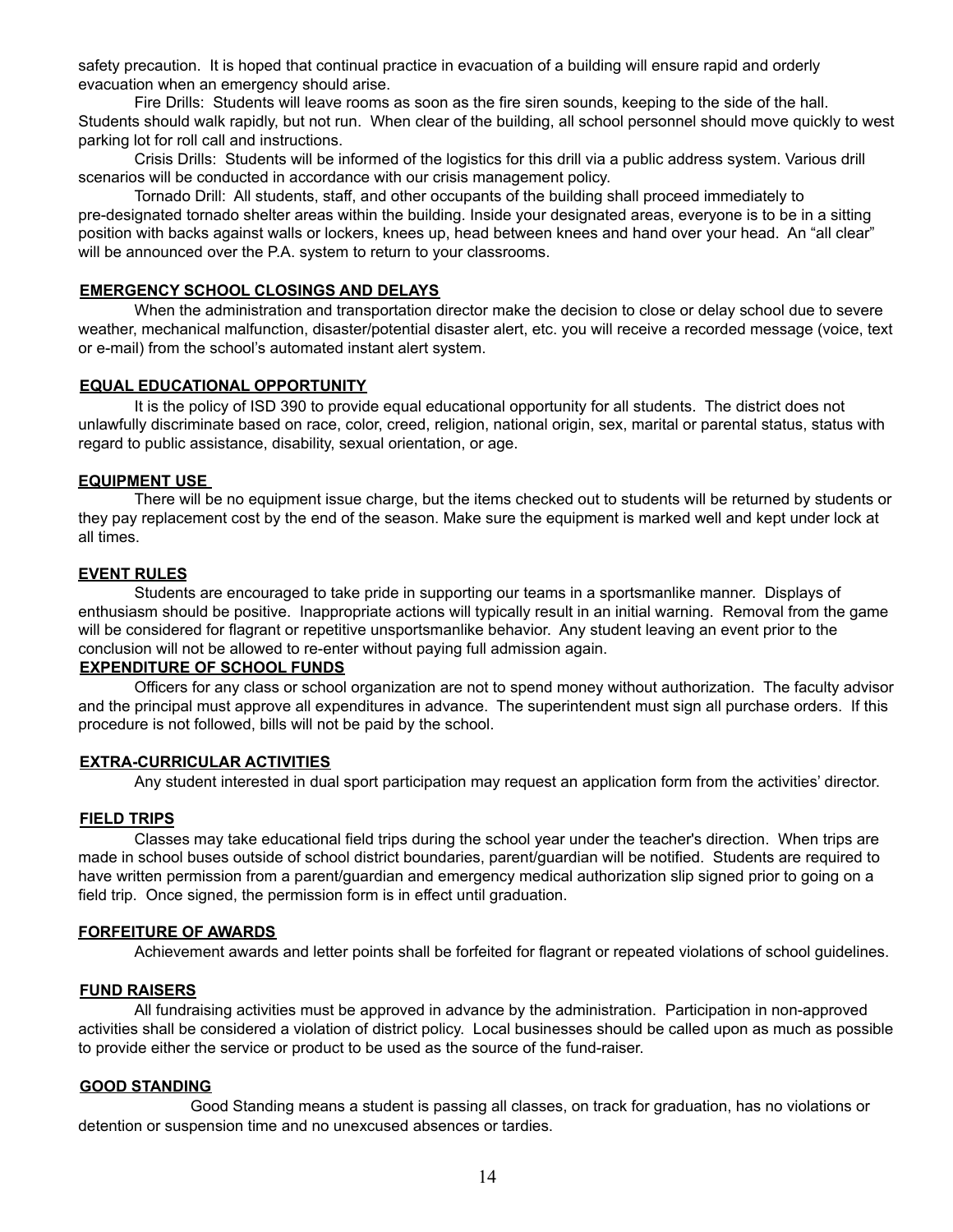#### **GRADE LEVEL PLACEMENT FOR SENIOR HIGH**

Students will be classified by grade based upon academic credits earned.

Freshman Completion of  $8<sup>th</sup>$  grade and 0 to 5.00 Sophomore 5.00 – 11.00  $J_{\text{unior}}$  11.00 – 17.00

| Junior | $11.00 - 17.00$ |
|--------|-----------------|
| Senior | 17.00 and up    |

#### **GRADING PERCENTAGES**

Grade percentages for grades 7-12 is as follows:

| A    | 94-100 | C+ | 77-79        |
|------|--------|----|--------------|
| А-   | 90-93  | C  | 73-76        |
| $B+$ | 87-89  | C- | 70-72        |
| B    | 83-86  | D+ | 67-69        |
| B-   | 80-82  | D  | 63-66        |
|      |        | D- | 60-62        |
|      |        | F  | 59 and below |
|      |        |    |              |

#### **GRADING POLICY**

Students will receive a letter grad in each course at the end of each nine-week period (quarter). A semester grade will be given at the end of quarter 2 and quarter 4. GPA (grade point average) will be calculated as follows:

| Letter Grade Equivalent | Range (hundredths) Range (thousandths) |
|-------------------------|----------------------------------------|
|-------------------------|----------------------------------------|

| A.   | 4.00 | B-            | 2.67 | D+           | 1.33 |   | Incomplete |
|------|------|---------------|------|--------------|------|---|------------|
| A-   | 3.67 | $C++$         | 2.33 | $\Box$       | 1.00 | P | Pass       |
| $B+$ | 3.33 | $\mathcal{C}$ | 2.00 | $\mathsf{L}$ | .67  | W | Withdrawn  |
| B.   | 3.00 | $C-$          | 1.67 | $-$ F $-$    | 0.00 |   |            |

#### **WEIGHTED GRADES**

Grade weighting will be used to reflect the academic achievements of students completing college level courses offered by the District. Only those college level courses offered by the District and taught by qualified teachers shall be considered for grade weighting, i.e. Advanced Placement (AP) and concurrent enrollment courses (College in the High School, and Online College in the High School).

|    | Letter Grade Equivalent Range (hundredths) Range (thousandths) |    |      |    |      |   |            |
|----|----------------------------------------------------------------|----|------|----|------|---|------------|
| A  | 4.20                                                           | B- | 2.87 | D+ | 1.53 |   | Incomplete |
| А- | 3.87                                                           | C+ | 2.53 |    | 1.20 | P | Pass       |
| B+ | 3.53                                                           |    | 2.20 | D- | .87  | W | Withdrawn  |
| B  | 3.20                                                           | C- | 1.87 |    | 0.00 |   |            |

#### **COLLEGE CREDIT COURSES**

The Board of Education wishes to provide opportunities for students to enroll in courses within the Lake of the Woods School, which are college, credited through a Minnesota university/state college. Students who elect to enroll in a college credit correspondence course under the Post-Secondary Enrollments Options program may have a reduction in the number of courses they are enrolled in at Lake of the Woods. Credits will be awarded on the following basis: 3 college semester credit equals .75 high school credits, 4 college semester credits equals 1 high school credit and 2 college semester credits equals .5 high school credits. All grades earned under the PSEO program will be included in the student's grade point average. Seniors must complete all correspondence courses by May to have those grades included in the final GPA. Credits will count toward graduation if an official college transcript is received by the Wednesday before graduation.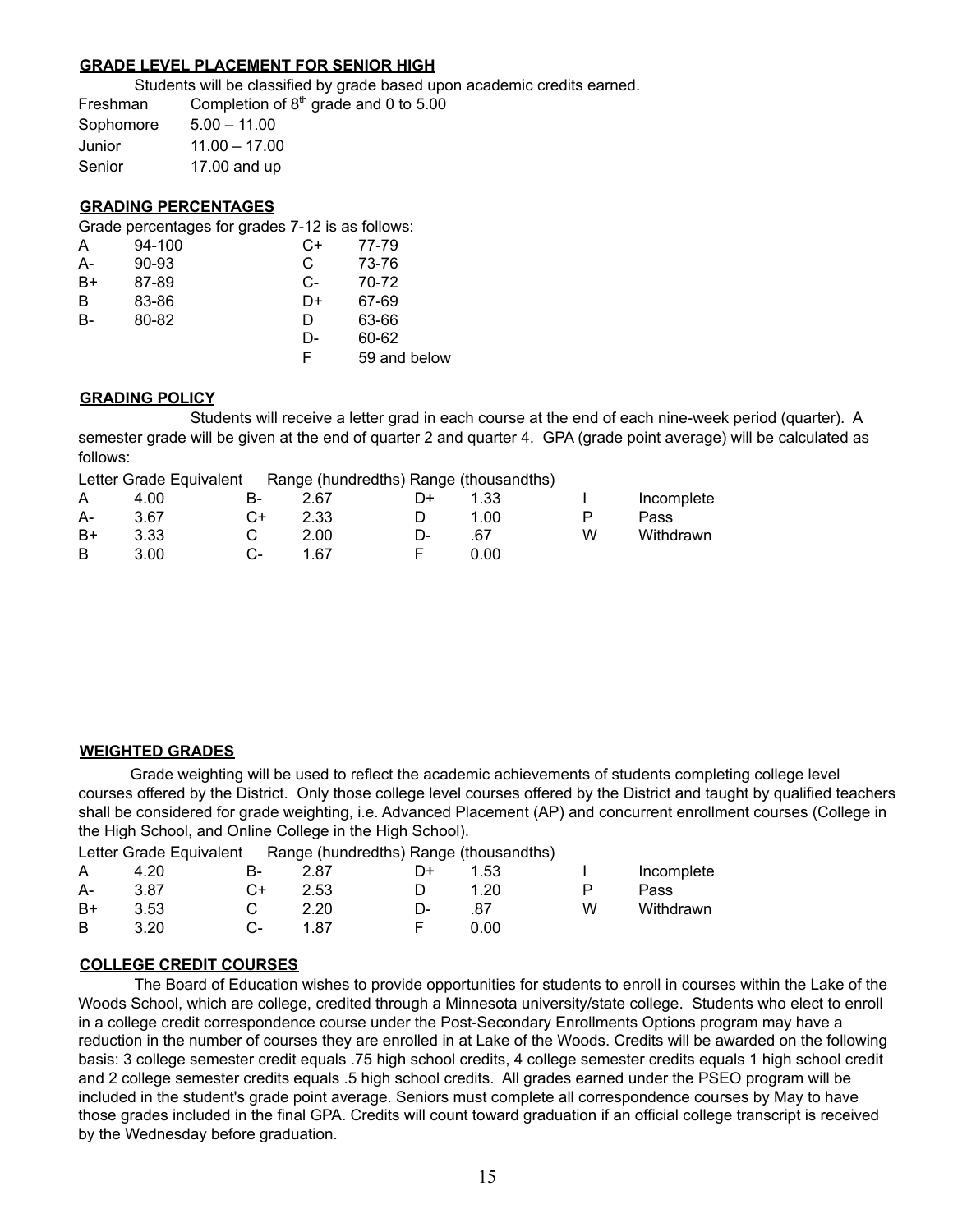#### **ASSESS-OUT POLICY AND PROCEDURES**

Minnesota Academic Standards provides an opportunity for students to demonstrate mastery of subject material and earn course credit. A student who has gained conceptual knowledge and skills necessary to pass a course may elect to earn credit for the course by successfully completing the test out procedure for the course.

Application for assess-out must be made to the high school principal or counselor by May 15<sup>th</sup> for the first semester and November 15<sup>th</sup> for second semester. Parent signature must accompany the application.

A student may attempt to test-out of any given course only once. If the student fails any portion of the exam, they must enroll in and pass the course to receive credit in that course. The test-out will consist of a written exam, but may include lab work, presentations, problem solving, and submission of portfolios, performance and/or demonstrations. Tests will not be returned to the student.

The same criteria will be used to determine whether the student passes the exam (and, thus, the course) as would be used to determine whether a student would pass the course if they were enrolled in it. Criteria for passing the comprehensive exam must not be more stringent than the criteria for passing a course. Students will earn a grade based on the district adopted grading scale. MN Statute 120B.024

#### **GRADUATION REQUIREMENTS**

Lake of the Woods operates under a semester system and credits will be awarded on a semester basis. Students will receive 1/2 credit per class per semester and need a total of 24 credits for graduation.

In addition to the academic requirements, all textbooks and school equipment must be returned and all school debts must be satisfied.

Students must register for six courses each semester. District and MDE academic requirements:

| Fine Arts 1 year    | <b>Physical Education 1 semester</b>                    |  |
|---------------------|---------------------------------------------------------|--|
| Careers 1 semester  | Science 3 years (Earth/Life Science, Biology, Chemistry |  |
| English 4 years     | or Physics)                                             |  |
| Health 1 semester   | Social Studies 4 years                                  |  |
| Mathematics 3 years | Electives 7 credits                                     |  |
|                     |                                                         |  |

Students completing credit recovery classes must complete coursework by the Wednesday before graduation to be eligible for the graduation ceremony. A comprehensive explanation of graduation requirements may be obtained from the office. A copy of the curriculum guide will be posted on the school website. All failed required courses must be retaken and passed to receive credit.

The high school principal shall certify students for graduation from high school. It shall be the policy of the Board of Education that a diploma shall be granted only when a student has completed all local and state requirements for graduation.

#### **GRADUATION CEREMONY**

Students must have met all credit, test, and behavioral requirements of the State of Minnesota and Lake of the Woods Public School to participate in the graduation ceremony. All credits must be on file with the principal prior to the graduation ceremony. This includes credits from Lake of the Woods School, PSEO, online courses, correspondence courses, distance learning courses.

#### **VALEDICTORIAN / SALUTATORIAN**

The Valedictorian and Salutatorian shall:

Be determined at the completion of the 3rd quarter of the senior year.

Be enrolled as a full-time student of ISD #390 for a minimum of two uninterrupted school years (4 consecutive semesters) in grades 11 and 12. To be eligible a student must have earned a minimum of 11 credits from Lake of the Woods High School. For the purposes of determining grade point averages (GPA) and thus class rank, credits from Lake of the Woods and any other public or private school registered with the Minnesota Department of Education will be factored into the ranking. The final transcript will list the student with the highest GPA as the 1<sup>st</sup> ranked student even though he/she may not be eligible to be the valedictorian. The final transcript will list the student with the second highest GPA as the 2<sup>nd</sup> ranked student even though he/she may not be eligible to be the salutatorian. If the valedictorian is not the top ranked student in his/her class an explanation of our policy will be placed on the transcript of the valedictorian. If the salutatorian is not the 2<sup>nd</sup> ranked student in his/her class an explanation of our policy will be placed on the transcript of the salutatorian.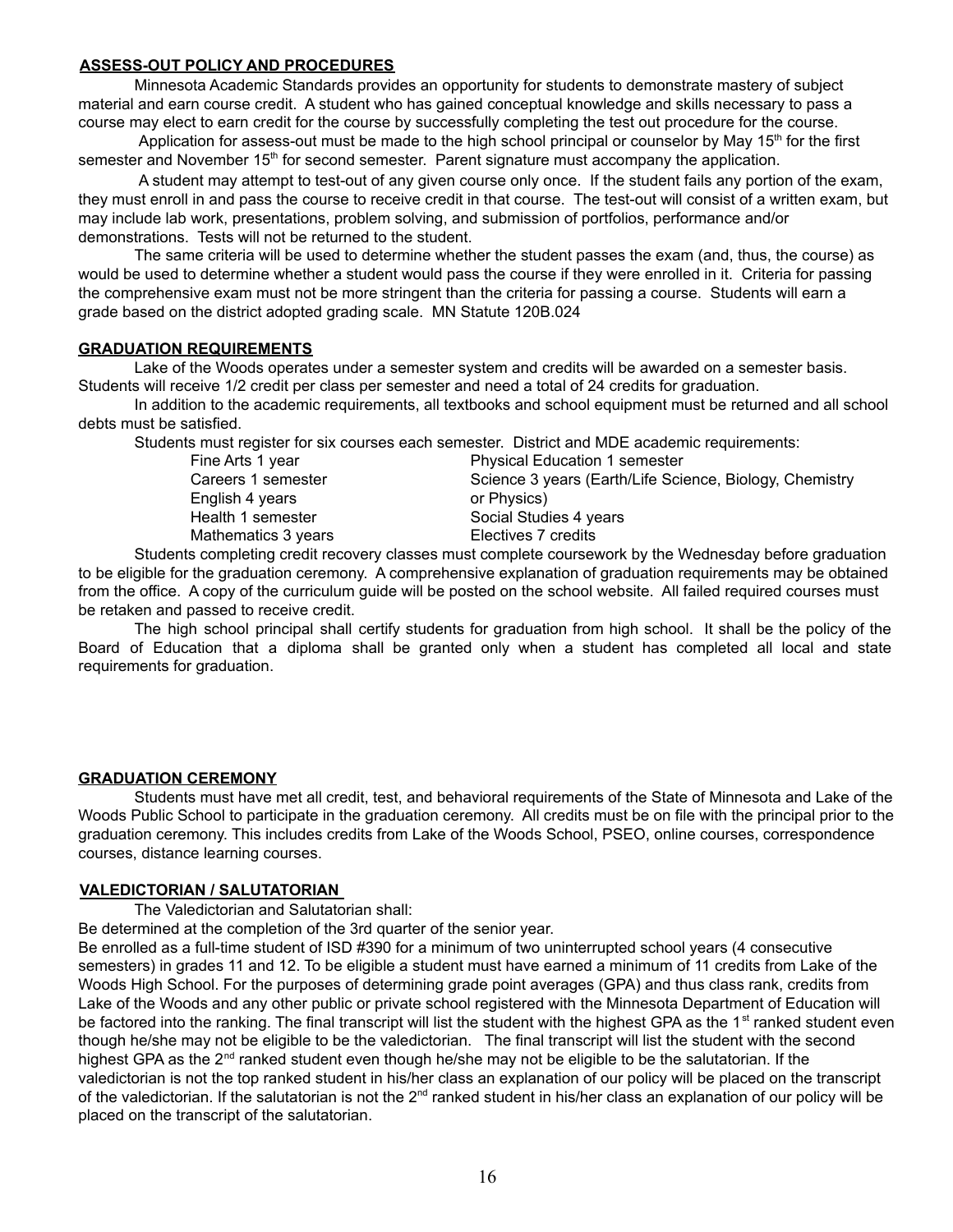For purposes of choosing salutatorian and valedictorian the grade point average shall be carried out to the second decimal point. Students with equal grade point averages at the second decimal point shall be declared co-valedictorian or co-salutatorian.

#### **HOMEBOUND INSTRUCTION**

Homebound instruction is available for any student who is out of school due to illness (either at home or in the hospital) for an extended period. It is a valuable service offered to our students to insure they do not fall too far behind their classmates due to an extended illness. Please contact the school office if you have any questions regarding homebound instruction.

#### **HOMECOMING**

Student Council sponsors Homecoming and is responsible for planning all activities relating to Homecoming week under the guidance of the advisor. All students in good standing in the senior class are eligible to be nominated as candidates for homecoming king and queen.

#### **HONOR ROLL**

Honor Roll consists of students in grades 7 – 12 who have maintained a grade point average of 3.66 or better for the "A" Honor Roll and 3.00 to 3.65 grade point average for the "B" Honor Roll. The Honor Roll will be calculated at the end of each quarter marking period. All work for which graded credit is given will be included in the calculation. An "F" or "I" (Incomplete) grade will disqualify a student from the honor roll for the quarter.

#### **HONOR STUDENTS**

Honor students having a GPA of 3.25 to 3.75 will receive silver honor cords. Honor students with a GPA of 3.75 or higher will receive gold high honor cords. Student status will be determined at the end of the third quarter of the senior year.

#### **ILLNESS / INJURIES**

A student who becomes ill or injured during the school day must report to the nurse. If the nurse is unavailable, the school secretary will initiate the procedure. If a student is ill enough to be sent home during the school day, the nurse will make the necessary arrangements. Students must have prior parent consent and school permission to leave.

Any injury/accident involving personal injury should be reported to the nurse. The nurse will summon help from the staff available and will call 911 (Medic Alert Team) if it appears to be necessary. An accident report must be made out immediately and turned in to the superintendent's office.

#### **IMMUNIZATIONS**

All students are required to provide proof of immunization, or appropriate documentation exempting the student from such immunization, and such other data necessary to ensure that the student is free from any communicable diseases, as a condition of enrollment.

#### **INCOMPLETE COURSEWORK**

All coursework should be completed and handed in before the end of each grading period. Faculty members may use their discretion in accepting late work caused by extenuating circumstances.

Incompletes shown on report cards for quarters 1, 2, and 3 will be changed to F's two weeks (maximum of 10 school days) after the end of the quarter. Fourth quarter Incompletes will be changed to F's on the last faculty workshop day of the school year unless the instructor advises the office personnel. Unusual circumstances will be addressed on an individual basis.

#### **INSURANCE**

Lake of the Woods School District does not provide accident insurance for students.

#### **INTERNET USE EXPECTATIONS**

By accessing district data networks, you are agreeing to Lake of the Woods School District's Internet Usage Policy. Parents/guardians are responsible for conveying the standards that their children should follow when using media and information resources. Lake of the Woods School supports and respects each family's right to opt-out of access. This opt-out must be provided in writing to the principal's office.

Students are expected to follow the guidelines below:

The internet is to be used for educational purposes only.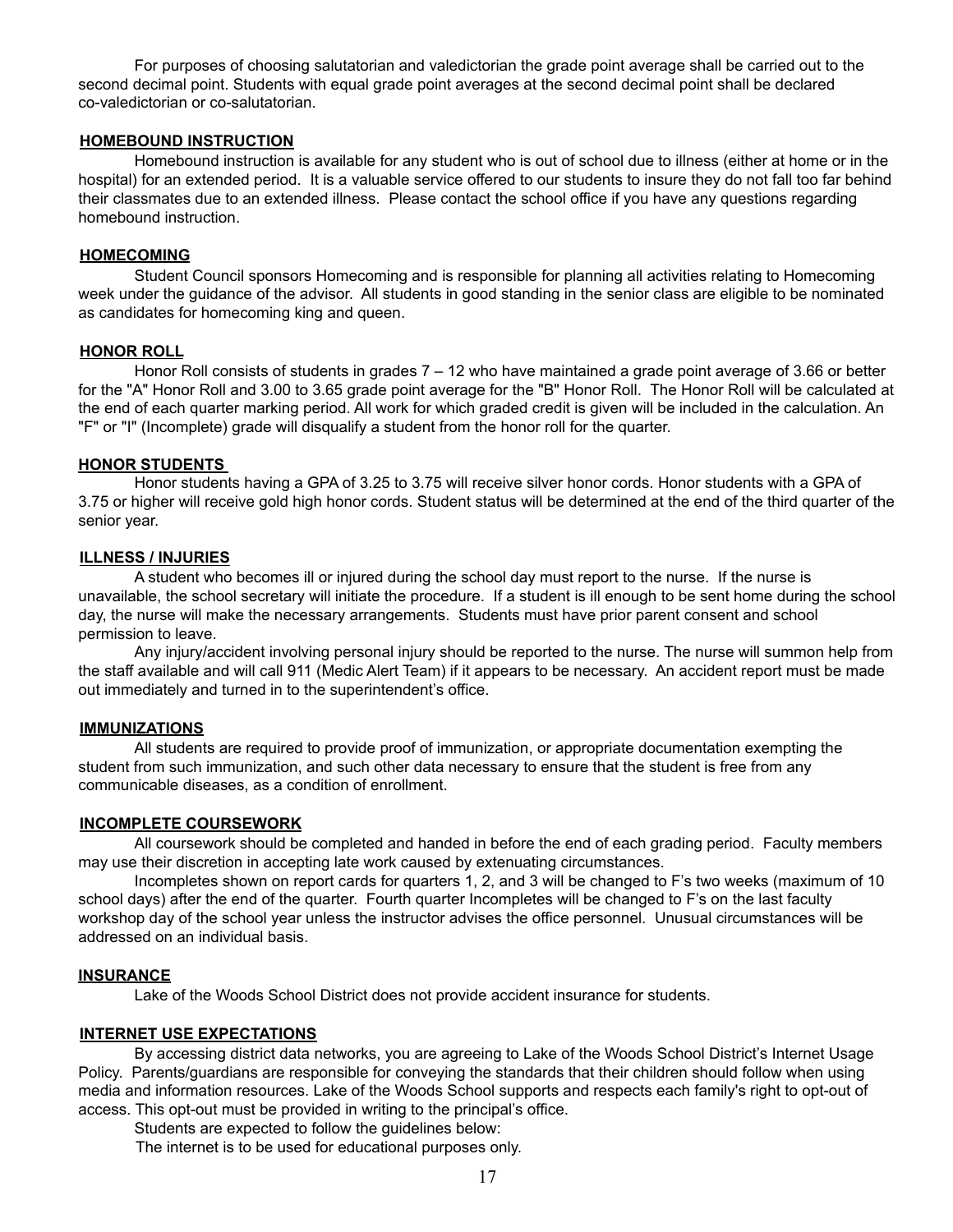Access to the Internet is a privilege. Abuse of this privilege may result in the suspension or termination of the user's access, as well as possible further disciplinary action.

Students will not reveal personal information online for themselves, other students, staff, family, and/or friends. Transmission of any information in violation of district, state, or federal regulations is prohibited.

Accessing, uploading, downloading, or sending information that is written in inappropriate language, including but not limited to sexual, racist, or abusive language, is prohibited.

Violation of copyright laws or otherwise use of intellectual property to which a user does not have rights is prohibited. Intellectual property includes but is not limited to music, movies, books, photos, games, and software.

Use of the internet that results in charges, including but not limited to monetary fees, billing violations, and unwanted subscriptions to Lake of the Woods School is prohibited.

Destruction or alteration of another user's information is prohibited.

Use of another user's credentials is prohibited.

Computer storage and communications may be treated like school lockers. School officials may review all information and communications contained therein. Users should be aware that any information on the network might not be private. Third parties without the knowledge of the user and/or Lake of the Woods School may access information sent over the Internet.

#### **Consequences of Violations**

Suspension/revocation of computer access; Suspension/revocation of Internet access; School detention/suspension/expulsion; Legal action and prosecution by the authorities.

### **INTERVIEWS (STUDENTS & OUTSIDE AGENCIES)**

Generally, persons other than a student's parents/guardians may not interview students during the school day, school district officials, employees and/or agents, except as otherwise provide by law and/or this policy. Requests to interview students shall be made through the principal's office.

#### **JUNIOR HIGH PROMOTION AND RETENTION**

Students who fail any semester of a yearlong class in the seventh or eighth grade are required to make up the credit in credit recovery to earn a passing grade. Students who have not acquired the necessary basic skills to be successful in the next grade may be referred for retention. The high school principal and faculty will review grades and special circumstances to determine promotion or retention. Students who have not obtained proficiency on MCA's will be referred for summer school.

#### **LEAVING SCHOOL GROUNDS**

To leave the school grounds, a student must get a pass from the office. To receive this pass, the student must bring a note signed by his/her parent/guardian explaining the need for the student to leave school grounds. The principal reserves the right to refuse issuing such passes. Student's name, destination and date must be on the sign out sheet when you leave and the time you return. Leaving school grounds without permission after once reporting to school will be considered an unexcused absence. Once a student arrives on school grounds, the student is not to leave school grounds without permission. Any student leaving school grounds must have a signed permission slip in his/her possession. This is subject to being checked when leaving or returning to the school.

#### **LOCKERS AND LOCKS**

School lockers are the property of the school district. At no time does the school district relinquish its exclusive control of lockers provided for the convenience of students. Inspection of the interior of lockers may be conducted by school authorities for any reason at any time without notice and without student consent.

Each student is assigned to a locker and is responsible for the appearance and condition of that locker for the duration of the school year. Charges may be assessed for any damage done to lockers or for school locks that are not returned. Students are to use their assigned locker and not switch lockers. Students should not share their lockers or combinations with other students.

It is recommended that you do not leave money or other valuable items in your locker. If you have money or possessions that you do not want to lose, you may bring them to the office for security. The school is not liable for lost or stolen items.

#### **LOST AND FOUND**

Lost and found areas are provided in the school to collect lost items. We encourage all students and parents to check these areas for your items. Items not claimed by the  $15<sup>th</sup>$  of each month are discarded or given away.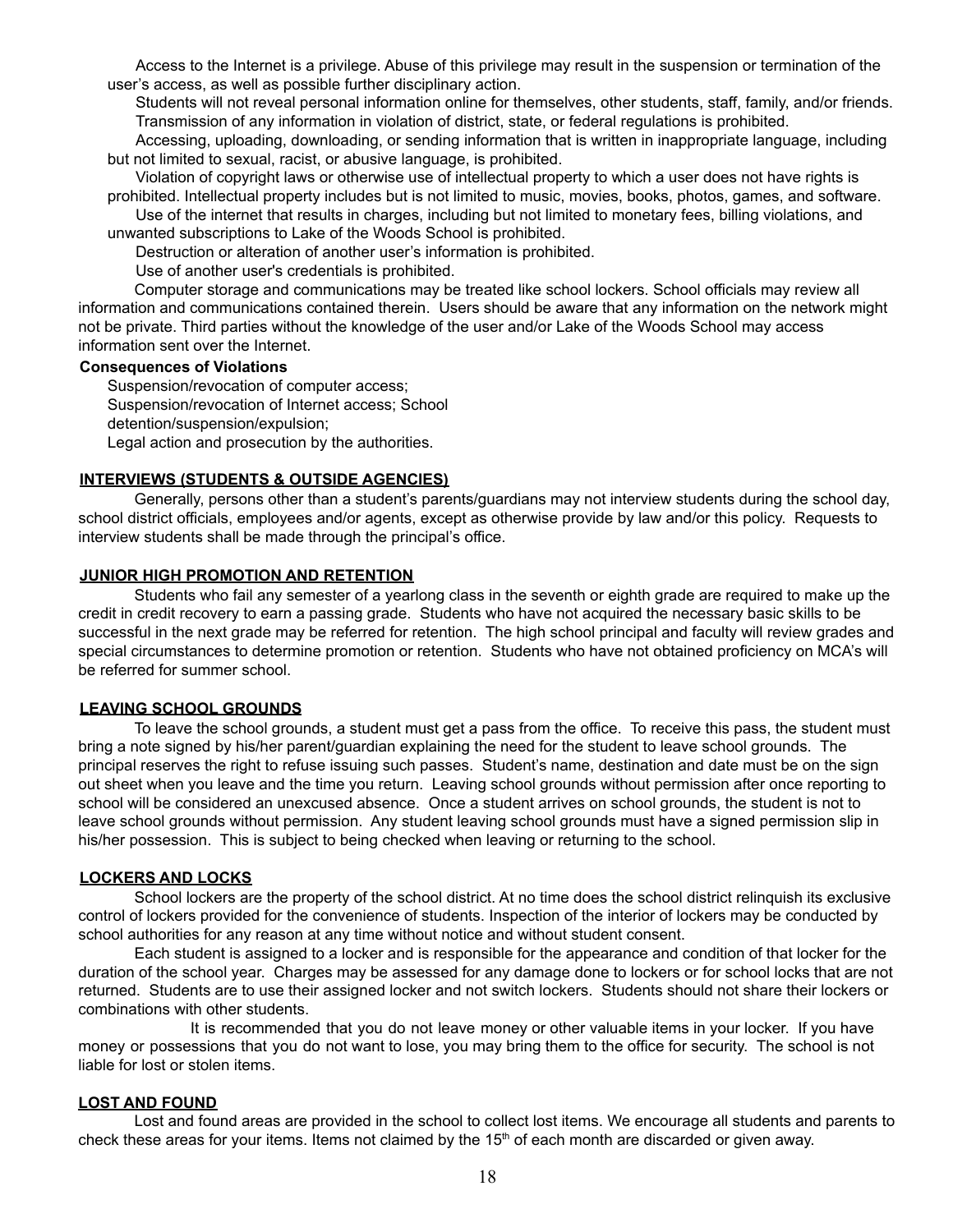#### **LUNCH / BREAKFAST**

The district office will take lunch money deposits. Applications for free or reduced-price lunches should be submitted to the superintendent's office for approval. Students receiving free or reduced-price lunches may not use personal identification number (PIN) to buy meals for anyone other than themselves. It is recommended that lunch deposits be made by the week or by the month. The cost for lunches will be established and announced by the Board of Education prior to the first day of school each fall.

#### **MAKE UP WORK**

After an absence, a student's parent/guardian must provide a written excuse, face-to-face communication, email, or telephone conversation to the office indicating the date missed and reason for absence along with parent signature if it is a written note.

For appointments (dental, medical, vision, counseling or mental health, court, probation, etc.) to be excused, the student must present an appointment card from the facility in order for the absence to be excused.

A student will be allowed two school days after returning to school to make up work. A teacher may require an additional or alternative assignment to compensate for any loss of class discussion, lecture or activities. Special consideration will be given for unusual circumstances.

#### **MEDICATION**

School personnel will not provide students with any medication. The school nurse will store medications for students who are on prescribed drugs. If a student must take medication from home, he/she must bring the medication to the nurse with written instructions from the parent or physician as to how it is to be administered.

#### **MINNESOTA HONOR SOCIETY**

Students will be selected for membership to the Lake of the Woods High School Chapter of the Minnesota Honor Society according to the following procedure:

Eligible students are rated on a four-point scale as determined by the Minnesota Honor Society Association. Scholarship - Members must have and maintain at least a 3.25 cumulative grade point average.

Leadership - Students must demonstrate leadership in classroom and organizational work, must demonstrate leadership in promoting school activities, must successfully hold school offices or positions of responsibility and must exemplify positive qualities and attitudes. Students must be in at least two activities per academic year, one of which must be a school activity. Activity verification forms must be completed and submitted with the application for membership.

Service - Students must have a willingness to render any service to the school and the community when called upon, a willingness to do committee work or staff work, and a readiness to show courtesy by assisting visitors, teachers and students.

Character - Students must meet pledges and responsibilities to the school promptly, demonstrate the highest standards of honesty and reliability, demonstrate concern and respect for others and actively help to rid the school of bad influences or environment. Two letters of recommendation from a faculty member, school administrator, board member, or a citizen of the community attesting to their character, leadership, and service to the school and community must be given to the advisors by the due date.

The faculty screening committee has the responsibility of selecting new members and dismissing members who fail to maintain Honor Society standards, as defined in the Minnesota Honor Society Constitution and the bylaws of the Lake of the Woods Chapter. A drug, alcohol, or tobacco violation will be just cause for immediate dismissal from the Honor Society. The Faculty Screening Committee will review on an individual basis any violation of school rules, school board policy, civil laws and actions. A copy of the Honor Society Constitution and Lake of the Woods Bylaws are available upon request. Minnesota Honor Society members and prospective members are given copies of the Constitution.

#### **MINNESOTA STATE HIGH SCHOOL LEAGUE**

Under the bylaws of the Minnesota State High School League (MSHSL), students participating in activities governed by the MSHSL who violate certain MSHSL rules must be given consequences under the League's policies. MSHSL consequences include loss of eligibility for 2 events or two weeks to total loss of eligibility in all activities. This includes music and fine arts activities as well as sports. LOTW School District will follow MSHSL Category I guidelines. Category II consequence is 2 events or 12 weeks, whichever is shorter.

Violations, which result in school and MSHSL penalties, include hazing, sexual, racial and religious harassment, violence, use of drugs, alcohol or other controlled substances and conduct infractions.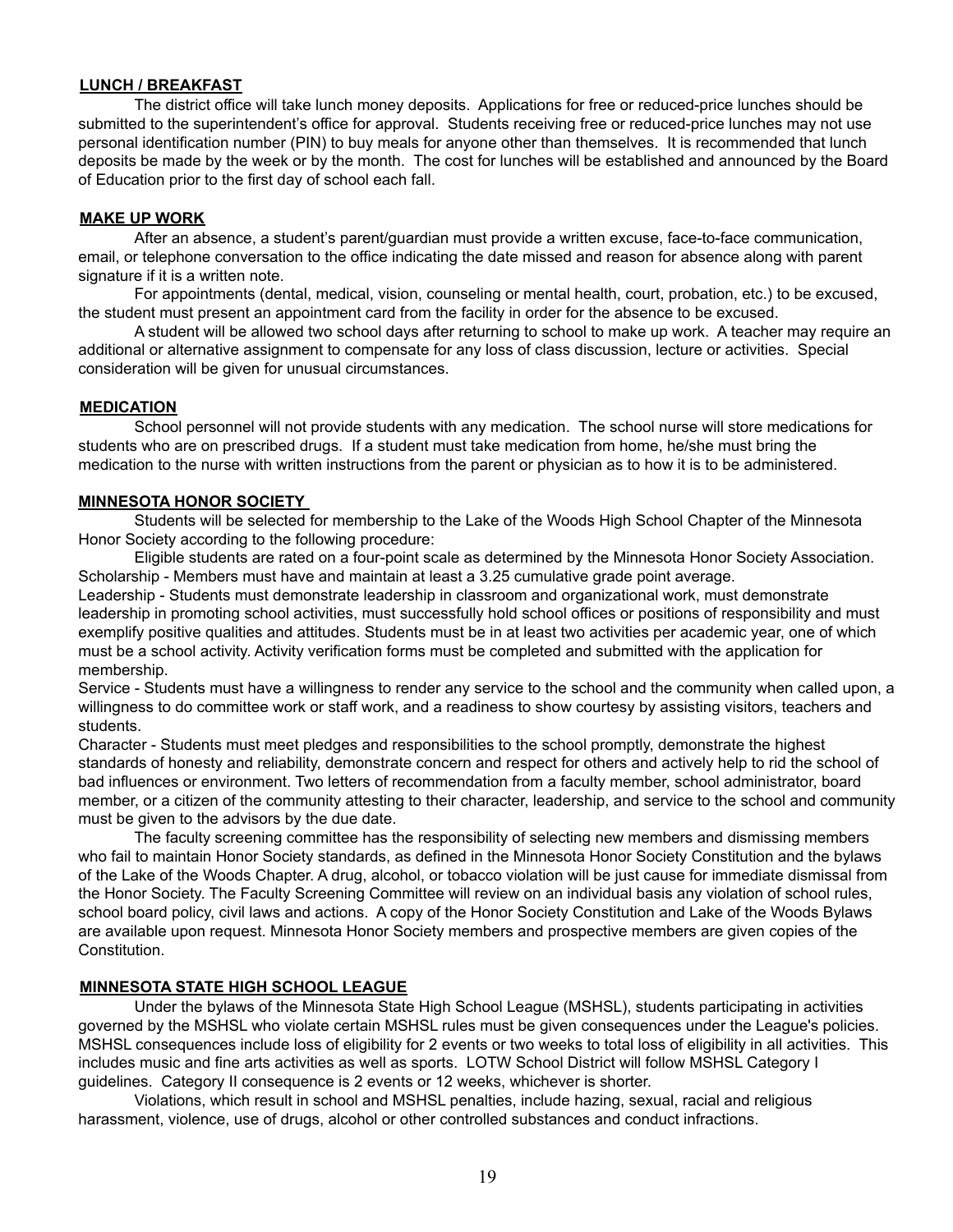Refer to the current MSHSL athletics or fine arts Eligibility Information bulletins for specific details. All LOTW students have a responsibility to follow the MSHSL regulations.

#### **MONEY, VALUABLES AND PERSONAL PROPERTY**

Please pay by check whenever possible. The school is not responsible for valuables that are lost, damaged, or stolen at school. Phones, iPods, MP3 Players, cameras, expensive watches, jewelry and large sums of money should not be brought to school. If they are brought, they are the responsibility of the student.

#### **NOON PRIVILEGES**

Students in grades 7-10 must remain in the school during their lunch period.

Students in grades 11-12 who are in good standing may leave the building and grounds with a permission form and driving form signed and dated from their parent/guardian for the school year. Students are required to sign out and back in upon return.

#### **NURSE'S OFFICE**

Students must have permission from a teacher to visit the Nurse's Office. They should not visit the nurse's office between classes without checking in with their next hour teacher except under extreme circumstances. Students must check in at the school office to have their pass initialed by the school secretary before going to the nurse's office and again before returning to class. With consent from the school nurse, students may rest in the nurse's office for 15 minutes at which time they will either go back to class or go home. Students who return to class from the nurse's office within the 15 minutes allowed, and have a pass back to class, should not be marked tardy. If the student was in the nurse's office for 15 minutes or more, they will be marked accordingly in their attendance record by the office. All student UNV (unverified absences) attendance codes will be followed up on by the main office.

#### **OFF CAMPUS MISCONDUCT**

Students engaging in off campus misconduct (with a connection to the school, the students or the employees) may be subject to disciplinary action by the school district.

#### **OPEN ENROLLMENT / PSEO**

The district participates in the Enrollment Options Program as established by MN Statue 124D.03. PSEO students are no longer in attendance at Lake of the Woods School and are required to follow visitor procedures.

#### **PARENT ACCESS**

Parents will have access to their student's school information through the internet. Student information includes attendance, food service accounts, grades and discipline information. User ID's and passwords are available to families upon request. This information is password protected; therefore, parents/guardians will only have access to their child's records.

#### **PASSES**

From Room to Room: Passes will be used to gain admittance from one room to another. Passes should not be issued to a room where a class is in progress. If a student has class work to do in the Media Center, he/she may obtain a pass from the instructor who made the assignment. The student should report to his/her assigned class/study hall first.

For Leaving the Building: Students are to obtain a pass to leave the building from the office. Students are to sign off in the log when leaving and upon return to school.

#### **PHYSICAL EXAMS**

All individuals in athletics must have physical exams every three years and parent approval (junior and senior high students). No equipment is to be issued and no participation will be allowed until the student gives the coach a

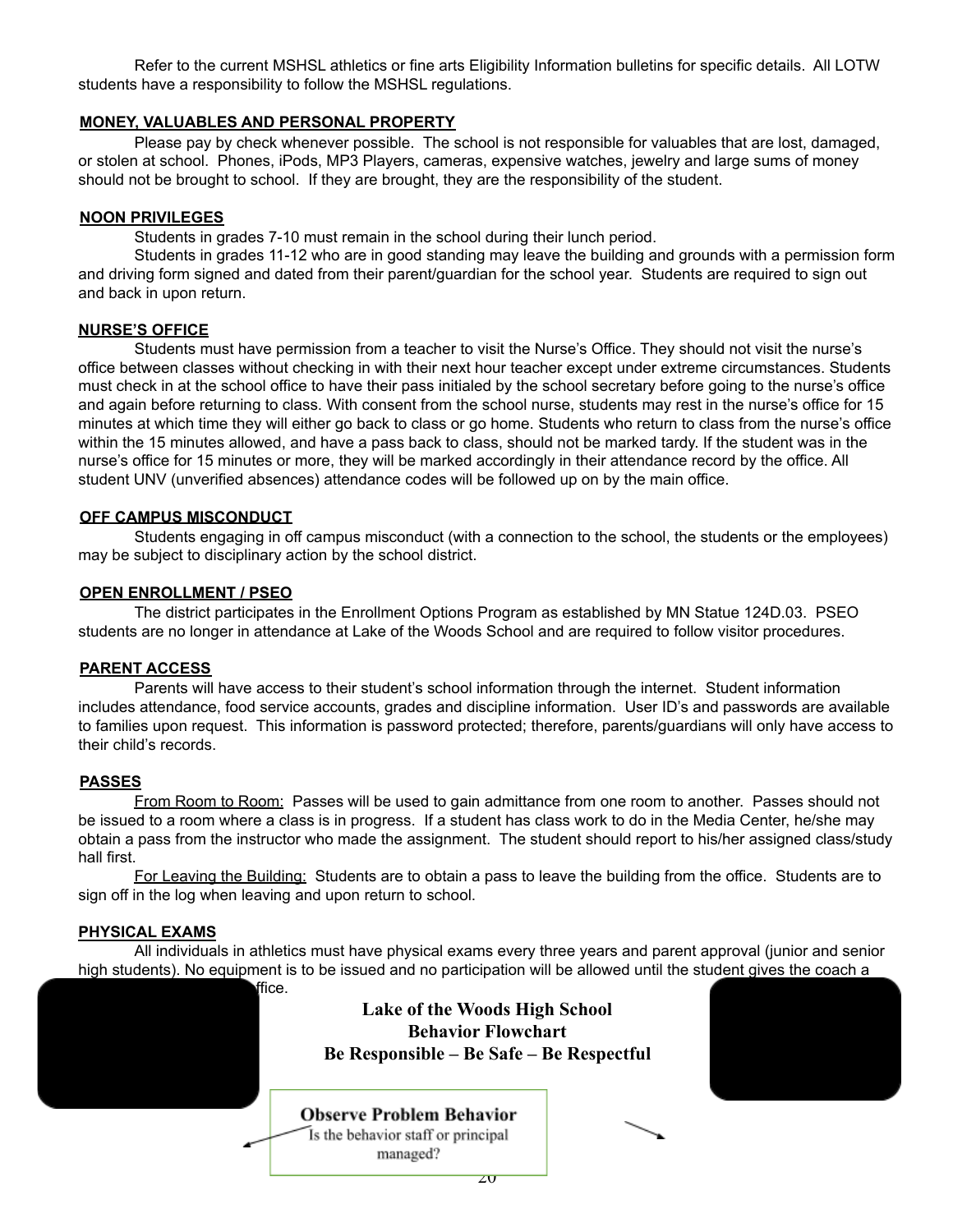

- Reteach behavior.
- Be consistent and patient...behavior change takes time.

#### **PLAGIARISM**

Plagiarism is defined as copying/stealing and passing off as one's own ideas or words of another, using someone else's created production without citing the source, or committing literary theft. Examples include: Turning in a paper from an Internet source as one's own; Using another student's work and handing it in as one's own; Using information from an encyclopedia, book, textbook, web site, database, etc., without citing the source; Using another person's idea, opinion, or theory without citing the source; Using any facts, statistics, graphs, drawings, pictures, sounds or other piece of piece of information from any source that is not common knowledge, without citing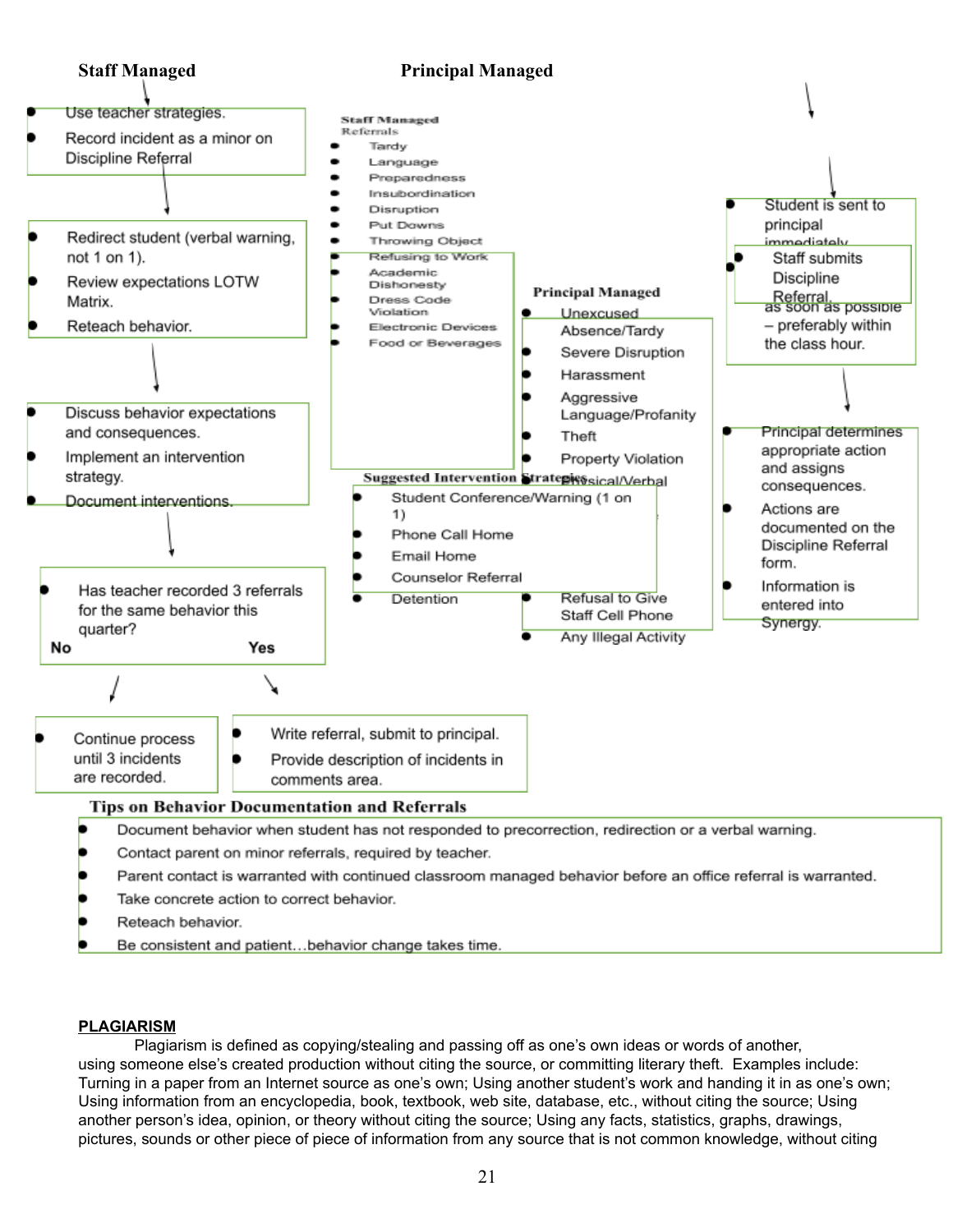the source; Using quotations of another person's actual spoken or written word without citing the source; Paraphrasing another person's unique ideas, spoken or written, without citing the source; Using online translators for assignments and assessments.

Plagiarism will result in a "zero" (no credit) on the assigned paper or project.

Teachers will provide written documentation of the plagiarism and will use the following procedure:

Discussion with the student

Call to parents by the teacher

Notify principal and principal's referral to Activities Director, Student Council Advisor and National Honor Society as applicable.

The student may be allowed to rewrite the assignment according to teacher specifications. The student's grade on the rewritten assignment will be no higher than a "70%." Failure to rewrite the assignment will result in a "0" for that assignment.

A second plagiarism offense may result in a "0" for the course. The teacher will consult the principal on instances where students and or parents (guardians) question the Academic Integrity (Plagiarism) Policy and the consequences of the plagiarism offense.

#### **PLEDGE OF ALLEGIANCE**

Students shall recite the Pledge of Allegiance to the flag of the United States of America on a regular basis. Anyone who does not wish to participate in reciting the Pledge of Allegiance for any personal reasons may elect not to do so. Students and school personnel must respect other persons' rights to make that choice. Students will be instructed in proper etiquette toward, correct display of, and respect for the flag, as well as in patriotic exercises.

### **POSTERS / FLYERS**

Posters or signs shall not be placed in the building without permission from the office. Posters shall be neat and beyond reproach in subject matter, grammar, spelling etc. Posters are to be removed by the individuals who posted them the day following the event or function.

Approved posters may be displayed in the following areas:

Designated hallways;

Individual rooms and showcases with the permission of the teacher.

#### **PROM**

Prom dates who are students must be from the freshman, sophomore, junior or senior classes. If a junior or senior student wishes to take a person not in attendance at LOTW, they must be under 21 year of age. Prior written approval is required. The written request must be submitted the Wednesday before Prom.

#### **PUBLIC DISPLAY OF AFFECTION**

In order to maintain high standards of conduct, students should refrain from public displays of affection in the school building, on school property, and at school-sponsored events. Inappropriate touching will not be tolerated. On first offense, the couple will receive a verbal reprimand. On second offense, a disciplinary referral is to be completed and the principal will confront the couple. If the inappropriate behavior continues, parents will be notified and if deemed necessary, a conference with the principal, couple, and parents will be scheduled as needed.

#### **PUBLICATIONS & ACTIVITIES (SCHOOL SPONSORED)**

The school district may exercise editorial control over the style and content of student expressions in school sponsored publications and activities. Faculty shall supervise student writers to insure compliance with the law and school district policies.

#### **REASONABLE FORCE STATEMENT**

All school district personnel shall be responsible for contributing to the atmosphere of mutual respect within the school. Their responsibilities relating to student behavior shall be authorized and directed by the superintendent. A school employee, school bus driver, or other agent of a school district, in exercising the person's lawful authority, may use reasonable force when necessary under the circumstances to restrain or correct a student; or prevent bodily harm or death to another person.

#### **REPORT CARDS**

Report cards will be generated on a nine-week basis. First quarter report cards will be available for November parent teacher conferences. Second quarter, third quarter and fourth quarter report cards will be generated five school days after the conclusion of the grading period, and may be accessed electronically.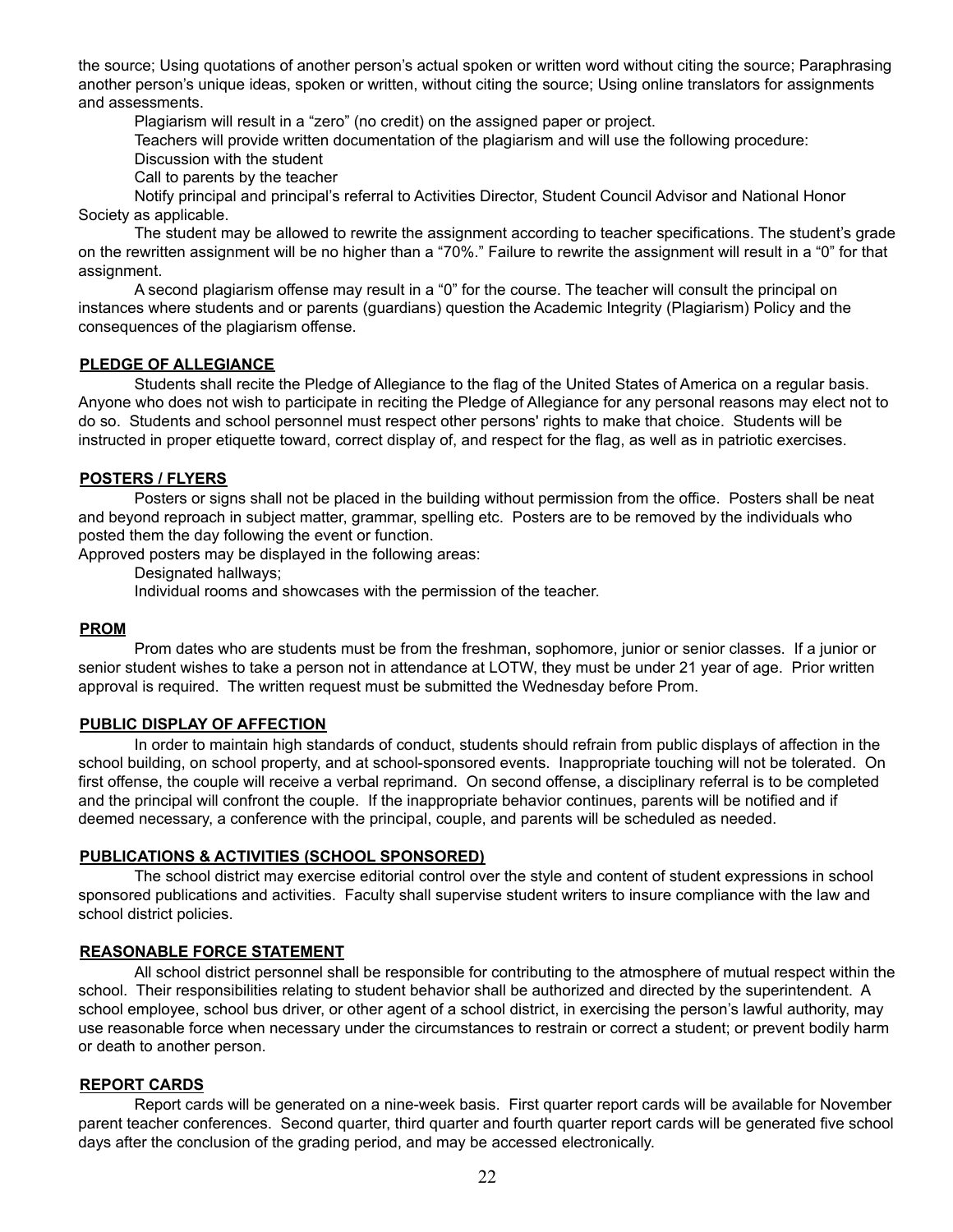#### **SCHEDULING ACTIVITIES**

An advisor must schedule all activities. Dances, concerts, fund raising drives, club meetings, etc. must be scheduled on the district-scheduling calendar. Any group planning a fundraising activity must get the request approved in advance by the building principal.

#### **SCHOOL PICTURES**

.

The school contracts annually to have pictures taken during the school year. Information regarding prices, times, and dates will be distributed. You are not obligated to purchase any pictures; the school simply offers the services. All students in grades 7-12 will have their picture taken. Seniors are encouraged to have senior photos taken during the summer. Senior photos submitted for the yearbook or school publication will be approved by senior class advisor and high school principal.

#### **SCHOOL PROPERTY**

Students are responsible for the books, school property and locker as assigned. Damage to books, lockers or other school property will be repaired or paid for by the student. Students are requested to help keep the floors and walls in the washrooms, halls, classrooms, etc.… clean and looking presentable.

#### **SCHOOL SONG**

Behold! Behold! The Bears in Maroon and Gold! We're Here to Start and Never Depart. The Bears in Maroon and Gold!

Come on and hail Lake of the Woods High School And wave our colors through the air! Come on and hail Lake of the Woods High School And let the players take the dare! Come on and hail Lake of the Woods High School Keep our opponents on the run! Come on and hail Lake of the Woods High School and shout the victories we have won!

Victory-Ready-Let's Go V-I-V-I-V-I-C-T T-O-T-O-T-O-R-Y V-I-C-T-O-R-Y We Want Victory!

#### **SEARCH OF STUDENTS' LOCKERS, DESKS, PERSONAL POSSESSIONS & PERSONS**

Pursuant to Minnesota Statutes 121A.72, school lockers are the property of the school district. At no time does the school district relinquish its exclusive control of lockers, desks, personal possessions or persons provided for the convenience of students. School authorities for any reason, may conduct inspection of the interior of lockers, desks, vehicles, personal possessions, and persons at any time, without notice, without student consent, and without a search warrant. The district may use a trained canine unit to inspect school lockers, indoor and outdoor areas, and the district parking lots. School authorities will provide notice of a search to students unless disclosure would impede an ongoing investigation by law enforcement or school officials.

#### **SENIOR PRIVILEGES**

Privileges will begin after fourth quarter midterm grades are posted. Seniors who are in good standing and on track to graduate will receive senior privileges. All bills must be paid. Permission is granted to sign out of study hall to other areas of the school building or school grounds.

Seniors on track to graduate and in good standing will not be in class following graduation practice. They are to be in the school building only to complete coursework, plan and rehearse for graduation, or plan for post-secondary education or careers.

#### **STAFF**

You may contact staff via e-mail. Staff address are their first name first initial of their last name @lakeofthewoodsschool.org. Staff information may be found on the district website.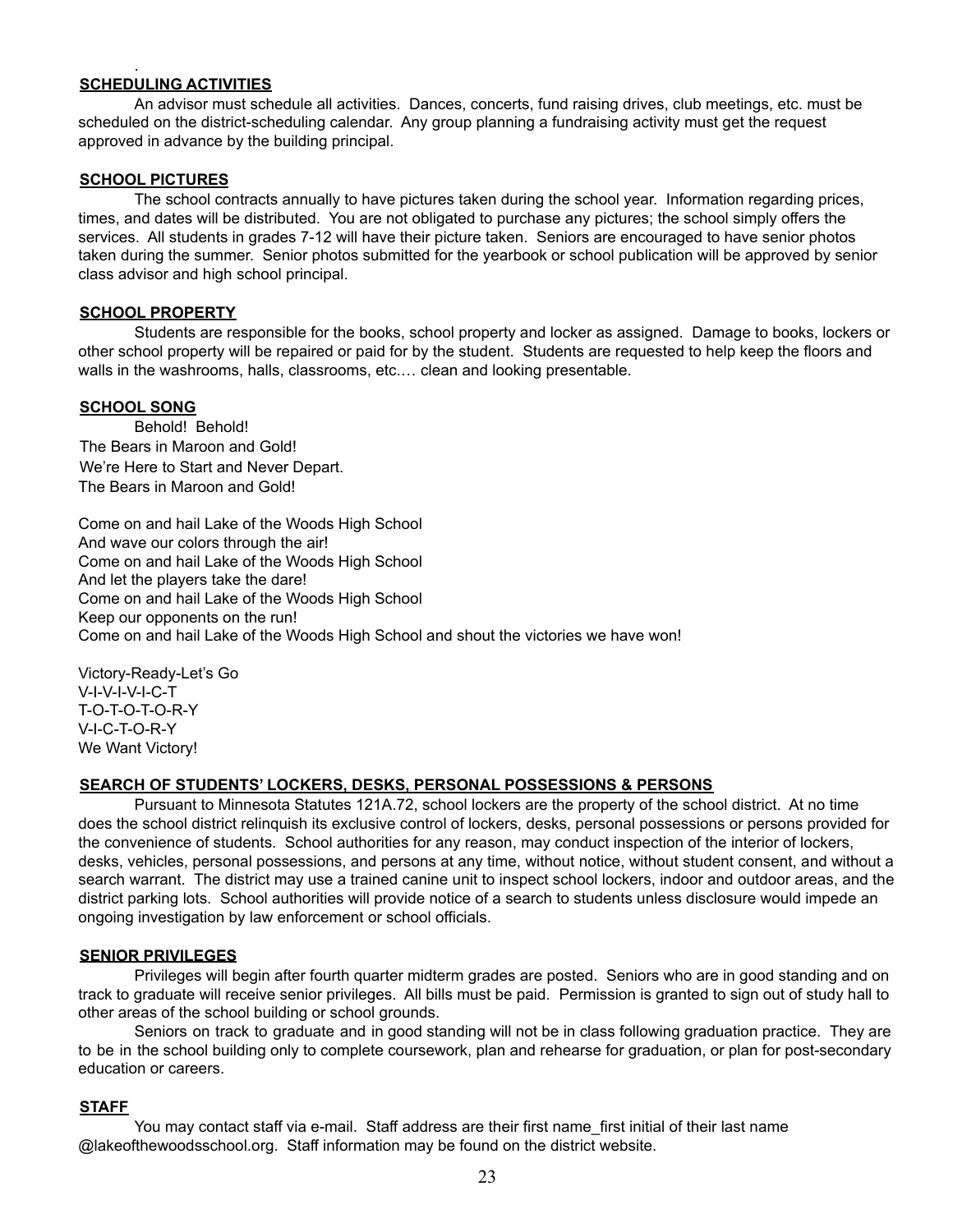#### **STATE TOURNAMENT ATTENDANCE**

The school district shall not provide transportation, tickets, or expense money for students going to any state tournament as a nonparticipant. The school district assumes no liability for students attending a state tournament as a spectator. Students shall make arrangements for such events with parental approval.

#### **STUDENT COUNCIL / CLASS OFFICERS**

Students have an opportunity to participate in student government. Elections will be held annually. This provides an opportunity to be involved in the high school decision-making process. Selection of Student Council members:

Two representatives from each class grades 7-12 will be elected.

All students running for office must be enrolled full time.

Officers will be elected by the student body (grades 7-12). Nomination for candidates will be by self-announcement. The officers will consist of president, vice-president, secretary, and treasurer.

All students running for office must have passing grades in all subjects. Student council and class officers are expected to be role models for peers. In an instance where behavior, attendance, or academic achievement fall below expectations the privilege of serving as a class officer/student council representative may be suspended on the recommendation of class advisors in conjunction with the principal.

#### **STUDENTS IN THE BUILDING AFTER SCHOOL**

Students are to remain in the building after school only if requested by a staff member or participating in activities supervised by an advisor. After 3:30, students not under the supervision of a staff member or activity advisor are to go to the commons. Students are not permitted in the halls after 3:30 pm.

#### **THE PUPIL FAIR DISMISSAL ACT OF 1974**

All of the following procedures for discipline/suspension/exclusion/expulsion would be carried out in accordance with The Pupil Fair Dismissal Act of 1974 (M.S. 127.26-M.S.127.39).

#### **TITLE IX and SECTION 504**

It is the policy of ISD 390 not to discriminate based on sex or disability in admission to or employment in its educational programs or activities, as required by Title IX of the 1972 Educational Amendments. Inquiries regarding compliance with Title IX and Section 504 may be directed to the Coordinators listed.

Jeff Nelson, Superintendent Mary Merchant (HS Principal) 218-634-2510 ext. 1506 218-634-2510 ext. 1420

#### **Section 504 Coordinator Elementary: Section 504 Coordinator High School:**

[jeff\\_n@lakeofthewoodsschool.org](mailto:jeff_n@lakeofthewoodsschool.org) mary\_m@lakeofthewoodsschool.org

#### **Title IX Coordinator: Alternate Title IX Coordinator:**

Dean of Students **Mary Merchant, High School Principal** 218-634-2510 ext. 1518 218-634-2510 ext. 1420 mary\_m@lakeofthewoodsschool.org

#### **TRANSPORTATION SAFETY POLICY**

District 390 has established formal bus policies, rules, and regulations. Minnesota Statute 121A.59 provides that transportation by the bus is a privilege, not a right. All students who ride a school bus are subject to regulations.

Students will be cited for the following: failure to remain seated, refusing to obey the driver, fighting, throwing objects, use of tobacco, alcohol or drugs, profanity, vandalism. Behavior problems will be addressed by the driver, including suspension of riding privileges. The driver, transportation director, and high school principal will address serious and persistent situations. Offenses that are dangerous or destructive will result in suspension and may include notification of legal authorities. Students damaging school buses will be held liable for the damages. Failure to initiate payment will result in loss of riding privileges until damage is paid for.

Students will participate in bus safety training of which will address the following competencies: school bus transportation is a privilege, not a right, district policies for student conduct and school bus safety, appropriate conduct while on the bus, the danger zones surrounding a school bus, procedures for safely boarding and leaving a school bus, procedures for safe vehicle lane crossing, school bus evacuation and other emergency procedures.

Bus drivers are empowered to enforce safe and healthy behavior on the bus as well as requirements of dress to enter the bus. Riding a bus is a privilege which will be suspended or removed if circumstances warrant.